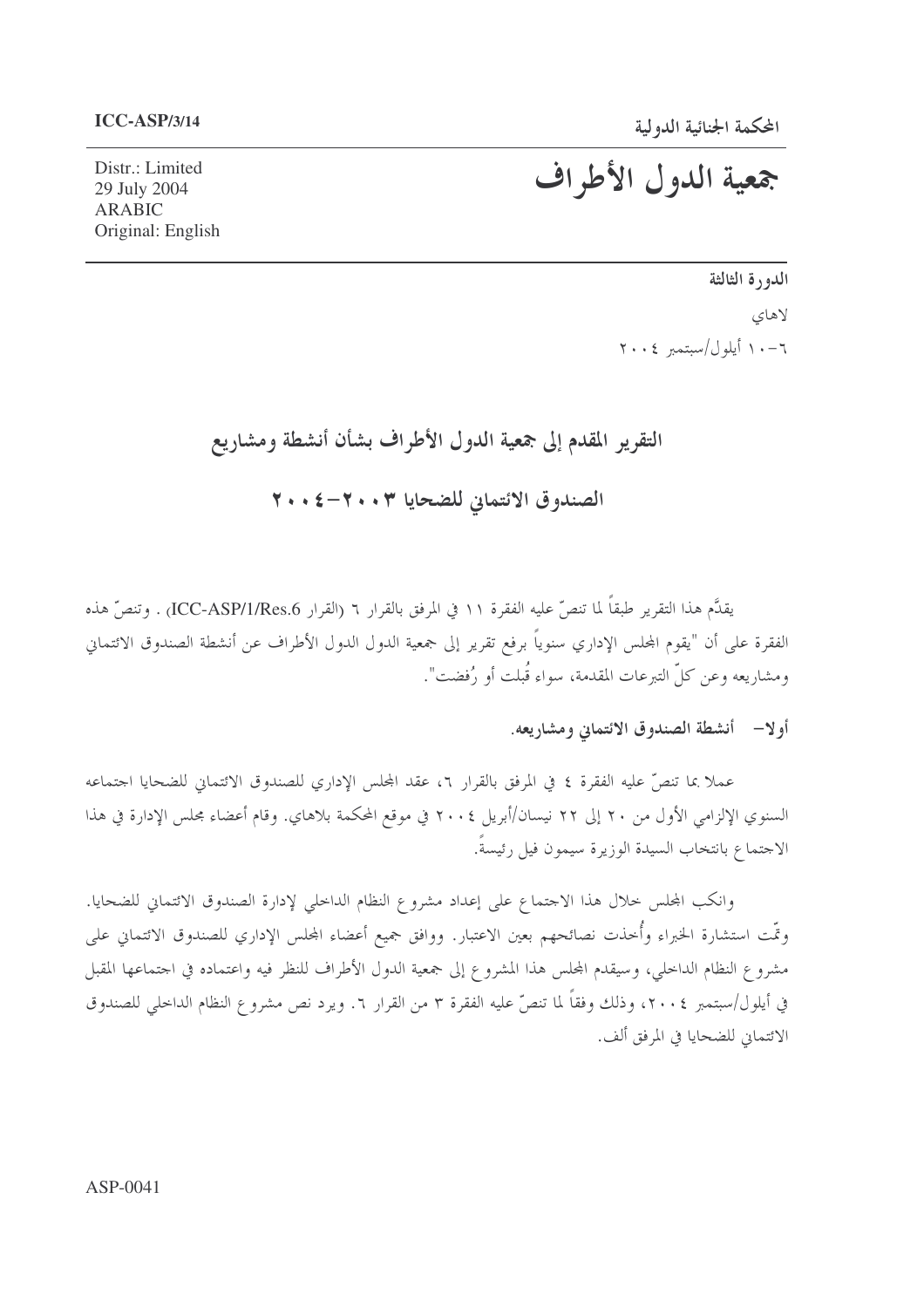واعتبارا لما تنص عليه الفقرة ٦ من المرفق بالقرار ٢، وبعد استشارة المسجل، قرر مجلس الإدارة أيضا أن يوصى جمعية الدول الأطراف بتوسيع نطاق قدرات المحلس، وذلك من خلال إنشاء أمانة توفر المساعدة لعمل الصندوق. وفي هذا المضمار، أعد المحلس اقتراح ميزانية لإنشاء الأمانة، وسيقدم إلى جمعية الدول الأطراف كبي توافق عليه وفقاً لما تنص عليه الفقرة ٦ بالقرار ٦. ويرد نص اقتراح الميزانية لإنشاء الأمانة في المرفق باء.

وعملاً بما تنص عليه الفقرة ٥ من القرار المشار إليه أعلام وما تنص عليه القرة ٩١ من ميزانية الفقرة المالية الأولى للمحمة (ICC-ASP/1/3)، والفقرات ٢٨٤، و٢٩٠، و٢٩٢ من الميزانيـــة البرنامجيـــة لعــــــام ٢٠٠٤ (ICC-ASP/2/10)، قام المسجل من خلال قسم مشاركة الضحايا وتعويضهم عن الأضرار، بتقديم المساعدة إلى مجلس إدارة الصندوق الائتماني كي يعمل على الوحه المطلوب.

#### ثانيا– حالة التبرعات

افتتح حسابان بدولار الولايات المتحدة واليورو. وبحلول ١٥ تموز/يوليو ٢٠٠٤ كان رصيدا الحسابين كالتالي: ١٧ ٥٠٩,٥٢ دولار أمريكي و٥٠٠,٥٣ ٥ يورو. وترد قائمة التبرعات لهذه الفترة الأولى في ملحق بمذا التقرير يحمل عنوان المرفق جيم.

ويدرك المحلس أهمية القيام بحملة من أجل الحصول على مساهمات طوعية حيّ يتسبى للصندوق الائتماني أن يقوم فعلاً بالأنشطة والمشاريع لفائدة ضحايا الجرائم وأسرهم، وذلك في نطاق الولاية القضائية للمحكمة. وعلاوة على ذلك، يشجع أعضاء المحلس الدول على تقديم مساهمالها إلى الصندوق الائتماني، لأن ذلك في منتهى الأهمية بالنسبة إلى تنفيذ مهامه.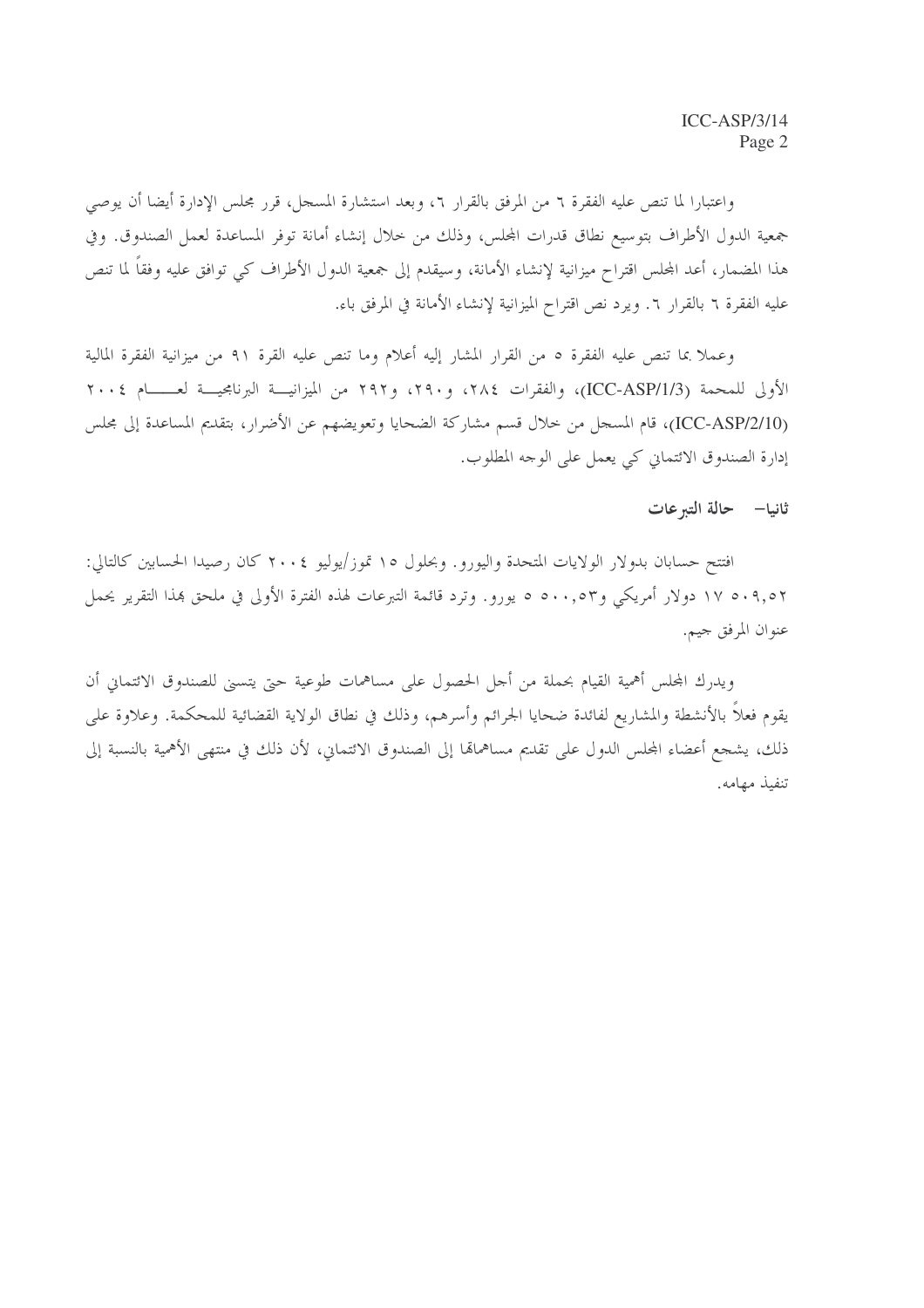> المرفق ألف مشروع النظام المالي للصندوق الائتماني للضحايا الاجتماع الأول للمجلس الإداري للصندوق الائتماني للضحايا . ٢–٢٢ نيسان/أبريل ٢٠٠٤ لاهاي (هولندا) مشروع النظام المالي

> > المقدمة

يعرض هذا النظام بإسهاب الأحكام الرئيسية المتعلقة بالصندوق الائتماني للضحايا، والواردة في المادة ٧٩ من نظام روما الأساسي ، والقاعدة ٩٨ من القواعد الإجرائية وقواعد الإثبات، والقرار ٦ الصادر عن جمعية الدول الأطراف بشأن إنشاء صندوق ائتماني لفائدة ضحايا الجرائم في نطاق الولاية القضائية للمحكمة، وأسر هذه الضحايا؛ والقرار ٧ الصادر عن جمعية الدول الأطراف بشأن تعيين وانتخاب أعضاء المحلس الإداري للصندوق الائتماني لفائدة الضحايا.

وتستفيض هذه القواعد في عرض معايير إدارة الصندوق الائتماني، كما ورد ذلك في القرار ٦ الذي سيتعمده جمعية الدول الأطراف. وتعتبر كل من النسخة الإنكليزية والفرنسية لهذه الوثيقة بمثابة وثيقة أصلية.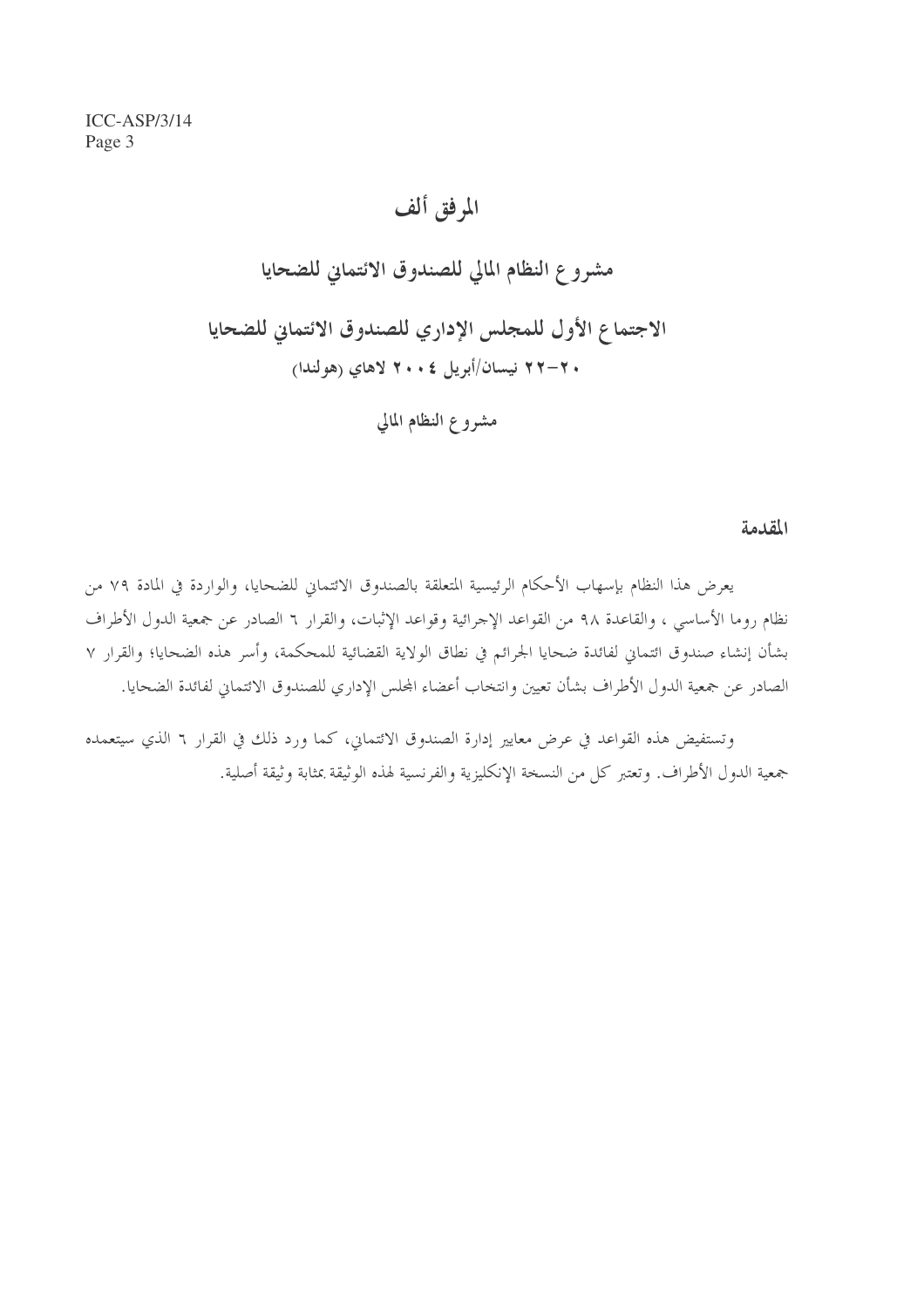نظام الصندوق الائتماني للضحايا الباب الأول إدارة الصندوق الائتماني والإشراف عليه الفصل الأول المجلس الإدارى القسير الأول

انتخاب رئاسة المجلس الإداري

تُنتخب الرئاسة بالأغلبية المطلقة لأعضاء المجلس الإداري. ويضطلع الرئيس بمهامه حتى نماية ولايته كعضو في المجلس. ويحق له أن يُنتخب مجددا كرئيس مرة واحدة. وإذا كان على الرئيس أن يتغيب خلال اجتماع أو خلال أي جزء منه، فإنه يجوز له أن يعين عضوا آخر في المجلس ليحل محله. وإذا تعذر على الرئيس أن يضطلع بمهامه، يُنتخب رئيس جديد للمدة المتبقية له.

٢ – يضطلع الرئيس بمسؤولية تنسيق عمل المحلس الإداري.

القسم الثاني الا جتما*عات* 

يجتمع المجلس الإداري في دورة عادية على الأقل مرة واحدة في السنة في موقع المحكمة.  $-\tau$ 

يعقد المجلس حلسات خاصة حينما تقتضى الظروف ذلك، ويحدَّد الرئيس بداية كل دورة خاصة ومدقما ومكان  $-\xi$ انعقادها. ويمكن أن تعقد الدورات الخاصة في لقاء مباشر، أو عبر الهاتف، أو بواسطة شبكة إنترنت أو شبكة الفيديو.

يحدَّد الرئيس جدول الأعمال المؤقت لدورات المجلس العادية والخاصة. ويمكن للرئيس أن يتلقى اقتراحات بشأن  $-\circ$ بنود جدول الأعمال من أعضاء آخرين في المحلس، ومكتب جمعية الدول الأطراف، والمسجل، و/أو أمانة الصندوق الائتماني ("الأمانة"). وينبغي أي ترفق بأن بند يُقترح إدراجه في جدول الأعمال مذكرة إيضاحية، وإن أمكن، تُرفق به وثائق أساسية أو مشروع مقرر. وتوزع جميع المواد على أعضاء المحلس قبل اجتماعهم بوقت كاف، وحيثما أمكن قبل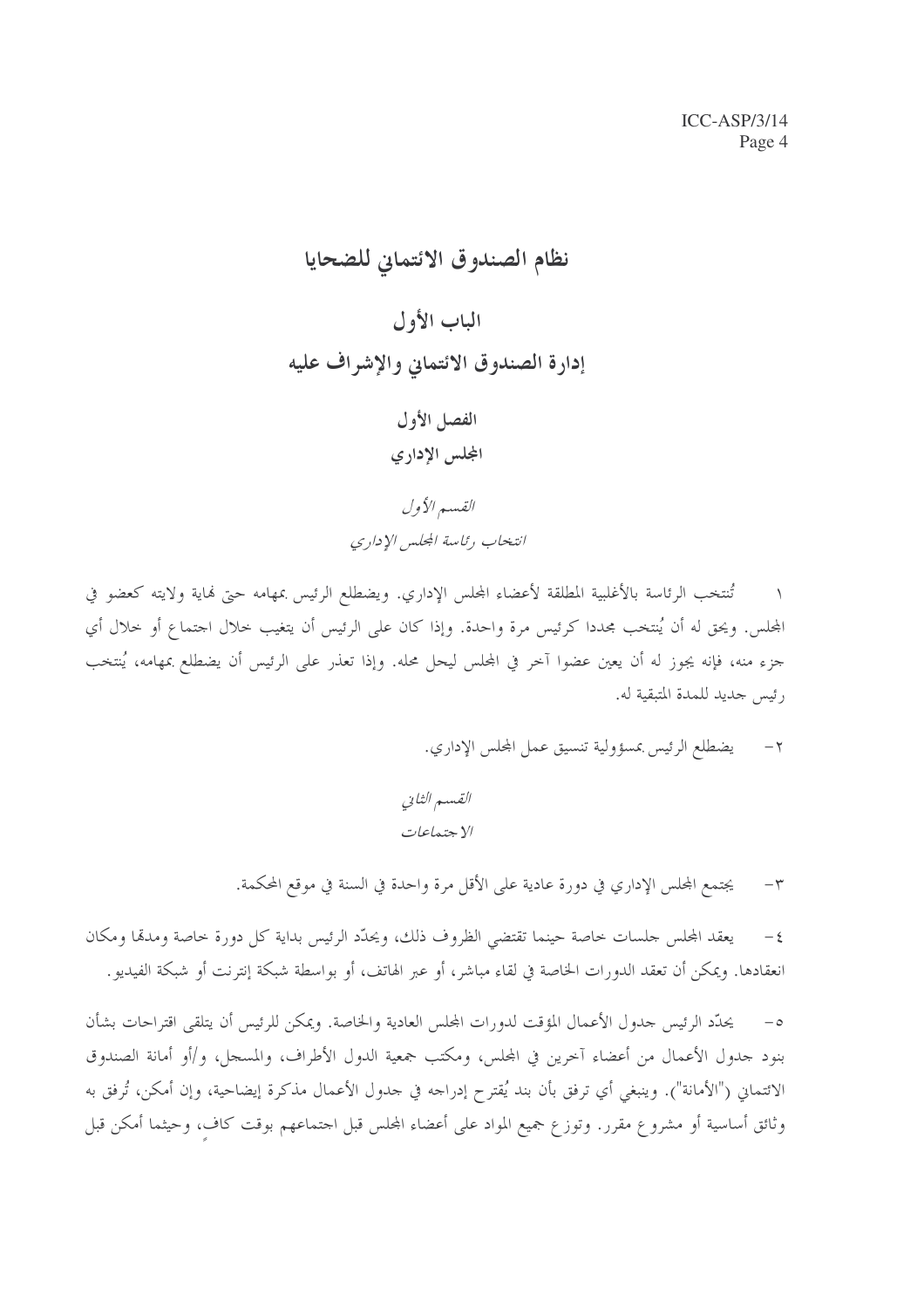شهر على الأقل من عقد الدورة. ويُقدم حدول الأعمال المؤقت لأي دورة إلى المجلس الإداري للنظر فيه واعتماده عند بداية تلك الدورة.

> ويرأس الرئيس كل دورة.  $-7$

ويشارك المسحل في دورات المحلس بصفة استشارية. ويجوز لأعضاء أمانة الصندوق الائتماني أن يحضروا دورات  $-\vee$ المجلس.

يجوز للمجلس الإداري أن يدعو أفرادا لديهم الخبرة المحدية للمشاركة، بحسب الاقتضاء، في دورات معينة  $-\lambda$ للمجلس، وذلك وفقاً للمادة ٤٢ من النظام الداحلي لجمعية الدول الأطراف، ولتقديم بيانات شفهية أو كتابية، وتوفير معلومات عن أي مسألة قيد الدرس.

وكقاعدة عامة، تُعقد دورات المجلس الإداري في حلسات سرية، ما لم يقرّر المجلس حلاف ذلك. وتُعلن قرارات  $-9$ المحلس الإداري، ما لم تتسم بطابع سري، وتبلغ قدر المستطاع إلى المستفيدين، والدول المهتمة، والشركاء المنفذين. وفي ختام حلسة المحلس الإداري، يجوز للرئيس أن يصدر بلاغا عن طريق أمانة قلم المحكمة، وذلك بحسب الاقتضاء.

١٠– وتحقيقاً لأغراض هذا النظام، يُعتبر جميع أعضاء المجلس حاضرين عن طريق الاتصال بالهاتف، أو شبكة إنترنت، أو شبكة الفيديو. وعلاوة على ذلك يمكن استعمال الإمضاء الالكتروني للتوقيع على وثيقة أو اتفاق.

١١- لغة عمل المجلس الإداري هما الإنكليزية والفرنسية.

القسم الثالث قرارات الجلس الإداري

١٢ – تتخذ قرارات المجلس الإداري في دورات عادية أو خاصَّة، بصورة شخصية وبواسطة الهاتف أو شبكة الانترنت أو شبكة الفيديو. لكل عضو في المجلس الحق في تصويت واحد. ولا بد من حضور أغلبية الأعضاء لاتخاذ أي قرار .

١٣- تُبذل قصاري الجمهود للتوصل إلى قرارات بتوافق الآراء. فإن تعذر توافق الآراء، وحب أن توافق على جميع القرارت أغلبية من الأعضاء المصوتين الذين يمثلون أغلبية أعضاء المحلس.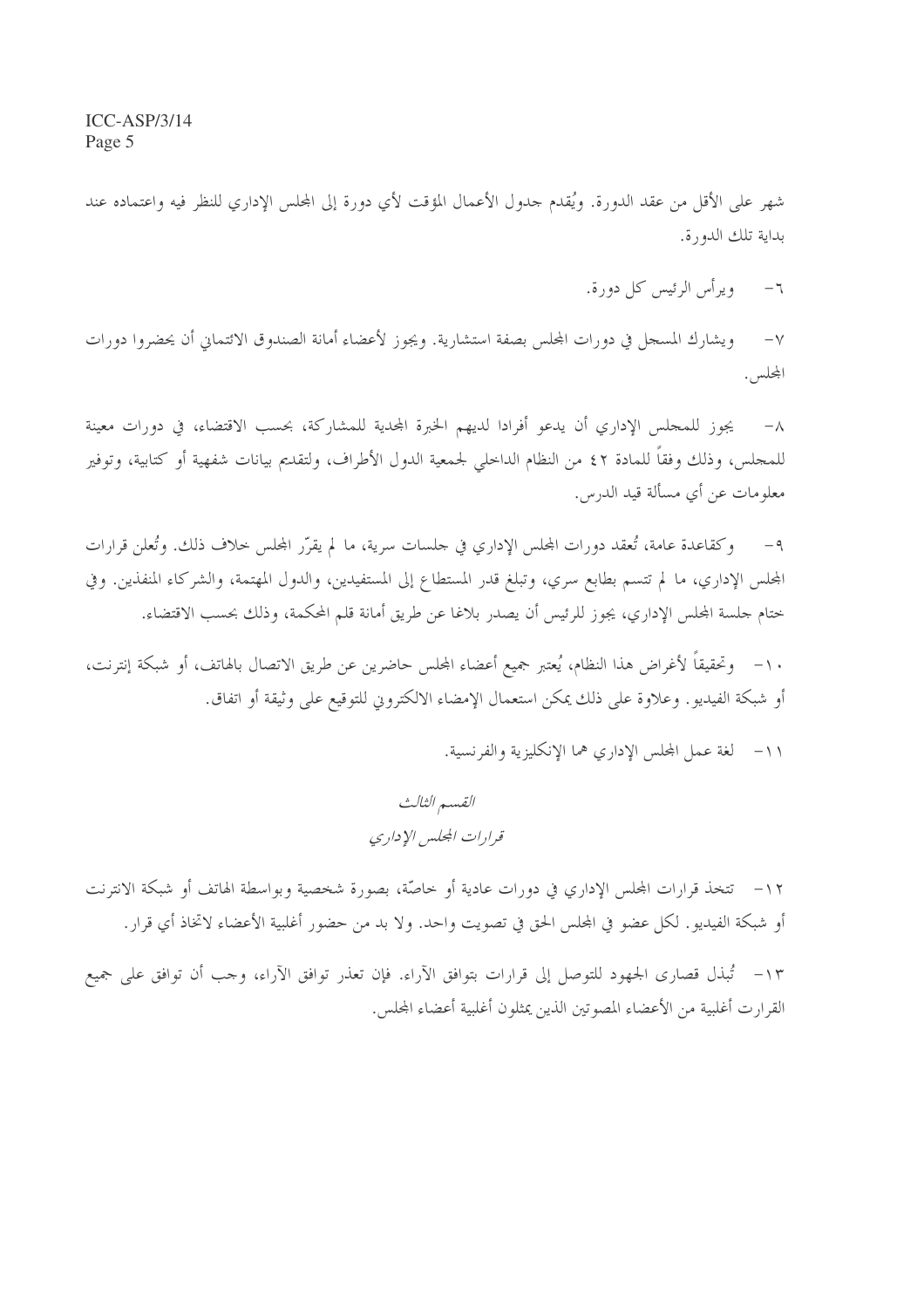١٤ - وعند الاقتضاء، يتخذ الرئيس قرارات مؤقتة فيما بين الدورات، وذلك بالتشاور مع الأمانة. وبناء على ذلك، يعرض الرئيس القرار (أو القرارات) على المحلس قصد الموافقة، وذلك وفقاً للإجراءات المنصوص عليها في الفقرة ١٣ أعلاه.

١٥– ووفقاً لما تنصُّ عليه الفقرة ٣ من القرار ٦ الصادر عن جمعية الدول الأطراف بشأن إنشاء صندوق ائتماني لفائدة ضحايا الجرائم في نطاق الولاية القضائية للمحكمة، وأسر هذه الضحايا ("القرار ٦")، يجوز للمحلس الإداري أن يعتمد المبادئ التوجيهية والإجراءات الإضافية اللازمة كي يقوم بوظائفه. ويتعين أن تكون هذه المبادئ التوجيهية والإجراءات الإضافية متلائمة مع "المعايير الإضافية" المنصوص عليها في ذلك القرار. وعلاوة على ذلك، يجوز للمجلس الإداري أيضا أن يقترح على جمعية الدول الأطراف تعديلات على هذه "المعايير الإضافية".

- ١٦- يعمل أعضاء المحلس الإداري بصفتهم الشخصية على أساس خيري.
	- ١٧- ثَوْدّي نفقات المجلس الإداري من أموال المحكمة.

الفصل الثاني الأمانة

القسير الأول الموقع والإنشاء

١٨- تُنشأ أمانة خاصة بالصندوق الائتماني بموقع المحكمة. وتضطلع الأمانة بمسؤولية الإدارة اليومية للصندوق الائتماني، وتقديم المساعدة الضرورية للمجلس كي يضطلع بمهامه على الوجه المطلوب.

١٩- تُنشأ الأمانة وفقا لما تنص عليه الفقرة ٦ من المرفق بقرار جمعية الدول الأطراف المتعلق بإنشاء صندوق لفائدة ضحايا الجرائم في نطاق الولاية القضائية للمحكمة، كما هو محدّد في المادة ٨٥، ولفائدة أسرهم، حيثما تعلق الأمر بأشخاص طبيعيين.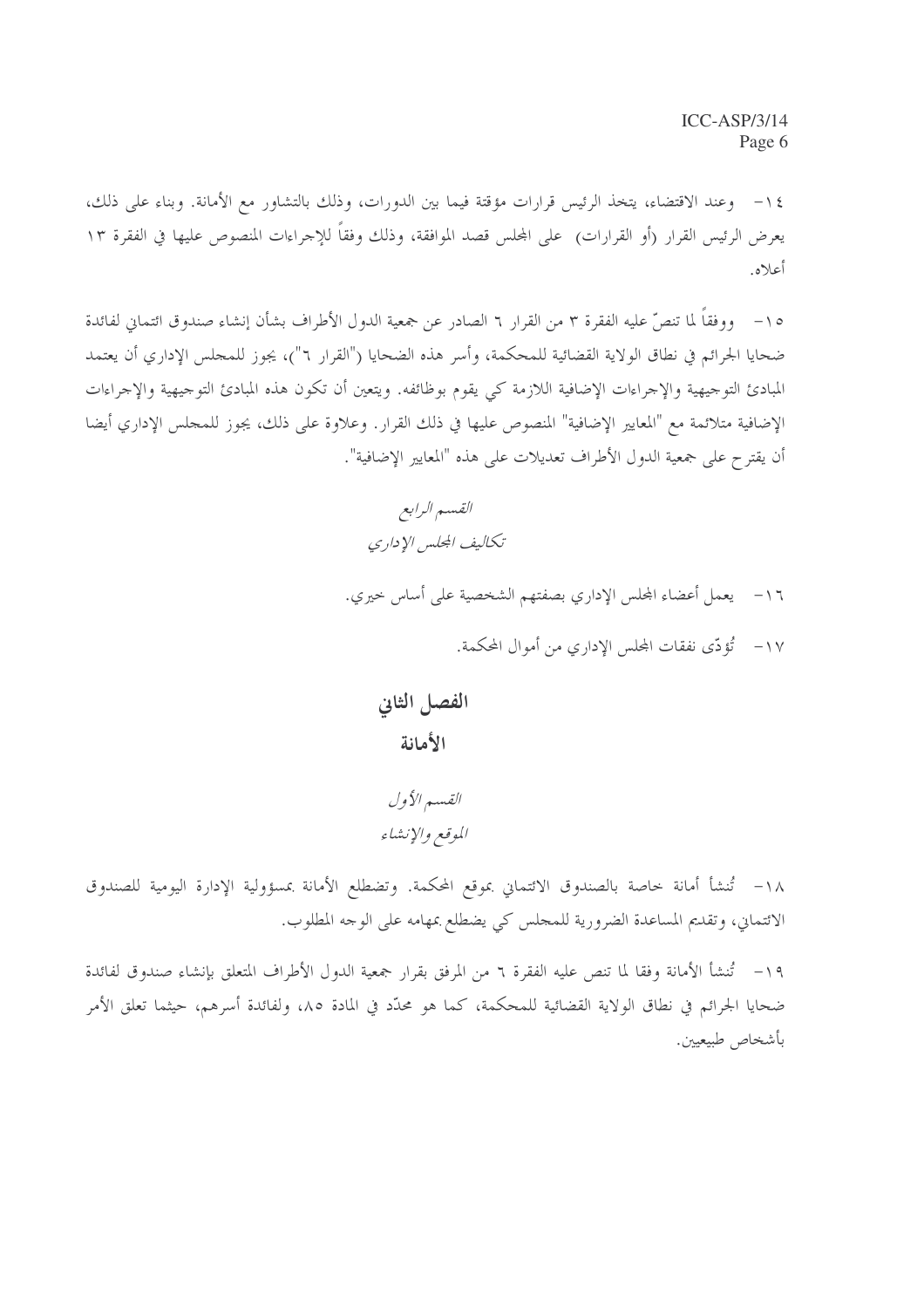القسم الثاني تقاريه الأمانة

٢٠ – ترفع الأمانة تقارير دورية إلى المحلس بشأن أنشطته.

٢١– تعمل الأمانة بصورة مستقلة. غير ألها تستشير المسحل بشأن جميع المسائل الإدارية والقانونية التي تلقت بشألها المساعدة من قلم المحكمة.

٢٢– تتحمَّل المحكمة التكاليف الأساسية للأمانة. فإن قررت جمعية الدول الأطراف أن توسع نطاق قدرات الأمانة، بما في ذلك عن طريق تعيين مدير تنفيذي، فإنه يجوز لجمعية الدول الأطراف أن تنظر في تغطية تكاليف هذا التوسع من التبرعات التي يتحملها الصندوق الائتماني.

٢٣- يكفل المحلس الإداري بوسائل متنوعة القيام بالدعاية للصندوق الائتماني ومحنة ضحايا الجرائم في نطاق الاختصاص القضائي للمحكمة كما ورد تعريفه في المادة ١٠ من القواعد الإجرائية وقواعد الإثبات، ولأسر الضحايا، حيثما تعلق الأمر بأشخاص طبيعيين.

٢٤- يموّل الصندوق الائتماني من المصادر التالية:

التبرعات من الحكومات، والمنظمات الدولية، والأفراد، والشركات، وغيرها من الكيانات، وفقاً  $(\mathfrak{h})$ للمعايير ذات الصلة التي اعتمدهّا جمعية الدول الأطراف؛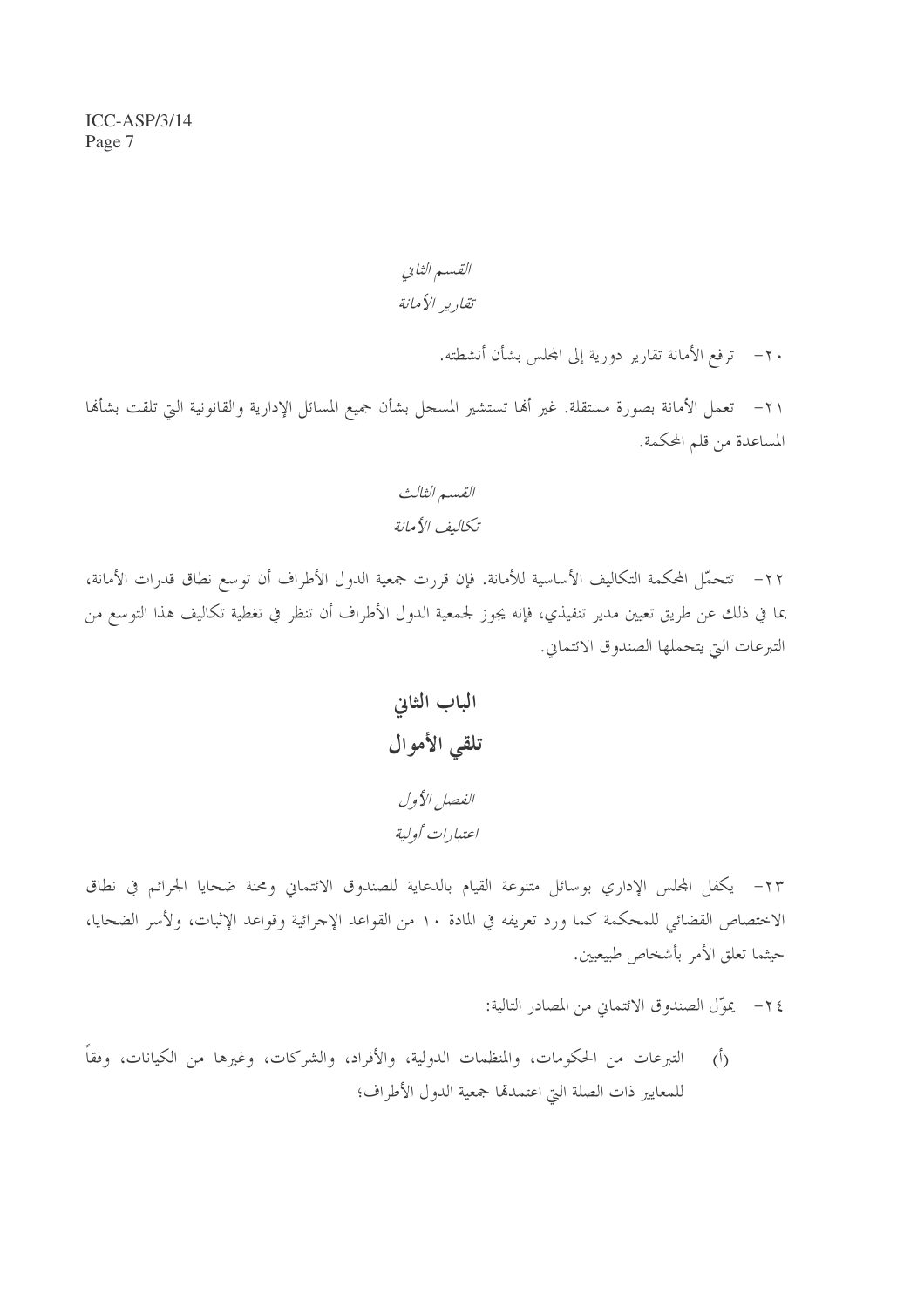- (ب) المبالغ المالية وغيرها من الممتلكات المحصلة من حلال الغرامات أو المصادرات المحولة إلى الصندوق الائتماني كما أمرت بذلك المحكمة عملاً بما تنص عليه الفقرة ٢ من المادة ٧٩ في نظام روما الأساسي ("النظام")؛
- الموارد المحصلة من خلال منح تعويضية إذا ما أمرت المحكمة بذلك عملاً بالمادة ٩٨ من القواعد  $(7)$ الاجرائية وقواعد الإثبات؛
- الموارد غير الاشتراكات الملتزم بها، وفقاً لما قد تقرر جمعية الدول الأطراف تخصيصه للصندوق  $(2)$ الائتماني.

الفصل الثاني التبرعات

٢٥– يقدم المجلس التماساً سنوياً للحصول على مساهمات طوعية من الصندوق الائتماني، وذلك كجزء من تقريره السنوي إلى جمعية الدول الأطراف بشأن أنشطة الصندوق الائتماني ومشاريعه.

٢٦– يتصل المجلس ، بدعم من الأمانة، بالحكومات، والمنظمات الدولية، والأفراد، والشركات، وغيرها من الكيانات لالتماس الحصول على تبرعات لفائدة الصندوق الائتماني.

٢٧– يعتمد المجلس مبادئ توجيهية بشأن كيفية التماس التبرعات من المؤسسات الخاصة.

٢٨ - يتلقى الصندوق الائتماني جميع التبرعات من المصادر المنصوص عليها في الفقرة ٢ (أ) من القرار ٢، ويدون المعلومات عن المصادر والمبالغ المتلقاة.

٢٩ - ينشئ المجلس آليات تيسر التحقق من مصادر الأموال التي تلقاها الصندوق الائتماني.

٣٠- يجوز للصندوق الائتماني أن يرفض التبرعات التي تعتبر بأي طريقة غير متلائمة مع غايات الصندوق الائتماني و أنشطته.

٣١– يجوز للجهة المانحة أن ترصد جزئيا التبرعات، طالما أفادت الحصة المحددة الضحايا نزولاً عند طلب الجهة المانحة، وذلك وفقاً لما ورد تحديده في المادة ٨٥ من القواعد الإجرائية وقواعد الإثبات، وطالما أفاد أسر الضحايا، حيثما تعلق الأمر بأشخاص طبيعيين.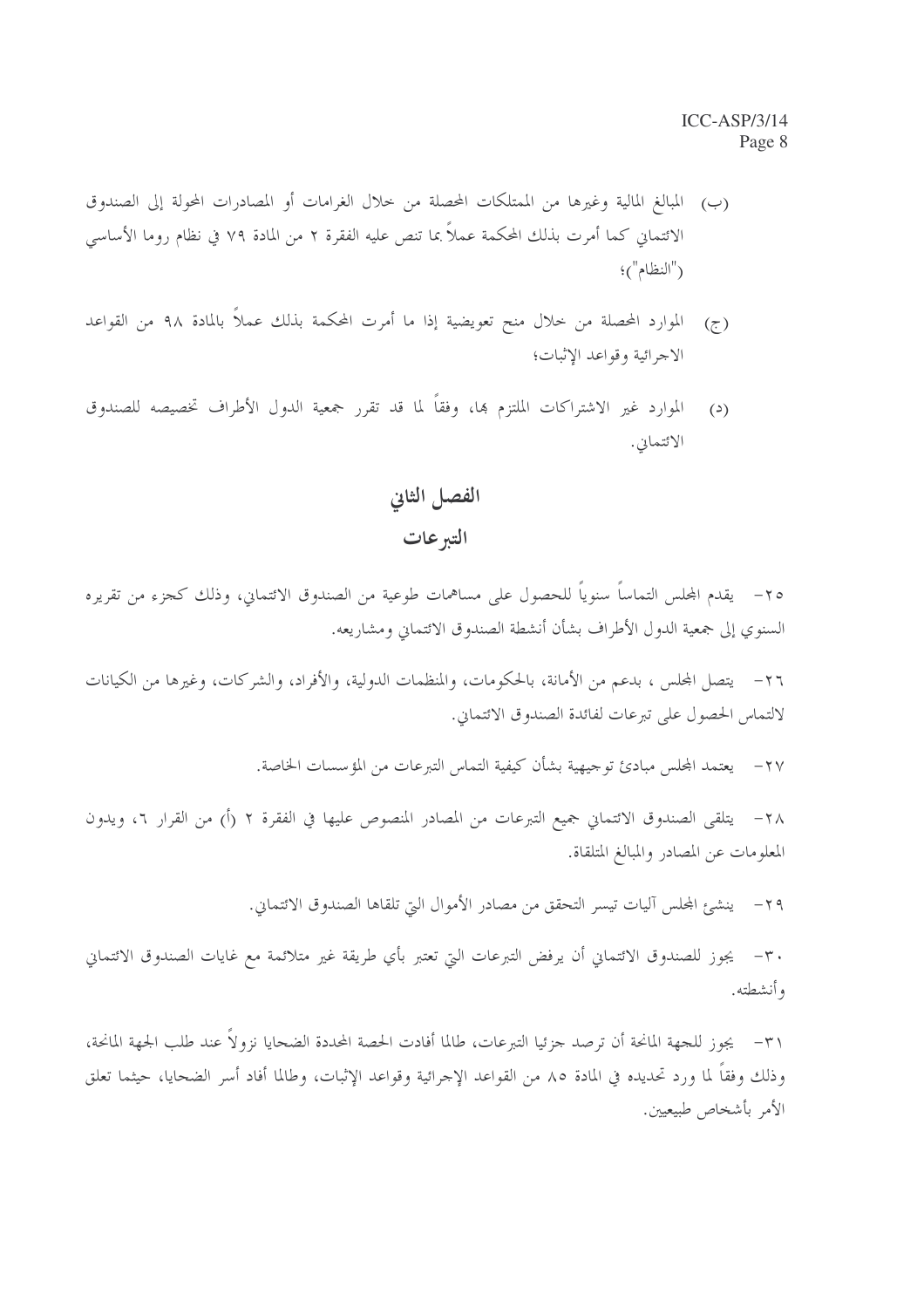٣٢– وفي حالة ما إذا تم رصد تبرع ما، و لم تعرض الحالة أو القضية المتصلة به على المحكمة، يدرج الصندوق الائتماني المساهمة في حسابه العام بموافقة الجهة المانحة.

٣٣– يراجع الصندوق الائتماني بانتظام طبيعة التبرعات ومستواها للتأكد من ألا تسفر أي مساهمة من هذا القبيل عن توزيع غير منصف بصورة واضحة للأموال والممتلكات المتاحة على مختلف فئات الضحايا. وللقيام بذلك، يجوز للصندوق أن يعتمد تدابير معينة يمكن بفضلها توزيع الأموال على فئات الضحايا بطريقة تتسم بمزيد من الإنصاف.

#### الفصل الثالث

### الأموال وغيرها من المملتكات المحصلة من خلال الغرامات أو المصادرات

٣٤ – يقدم المجلس الإداري ملاحظات كتابية أو شفهية بشأن تحويل الغرامات أو المصادرات إلى الصندوق الائتماني، وذلك بناء على طلب من الدائرة عملاً بما تنصُّ عليه المادة ١٤٨ من القواعد الإجرائية وقواعد الإثبات.

٣٥– يقدِّم الصندوق الائتماني ملاحظات كتابية أو شفهية بشأن استغلال أو تخصيص الممتلكات أو الأموال، بناء على طلب الهيئة الرئاسية، وذلك وفقا للمادة ٢٢١ من القواعد الإجرائية وقواعد الإثبات.

٣٦– يتلقى الصندوق الائتماني جميع الأموال وغيرها من الممتلكات المحصلة من خلال الغرامات أو المصادرات المحولة إلى الصندوق الائتماني بأمر من المحكمة.

# الفصل الرابع الموارد المحصلة من خلال المنح المقدمة بغرض التعويض

٣٧– يتلقى الصندوق الائتماني الموارد المحصلة من خلال المنح المقدمة للتعويض، ويعزل هذه الموارد عن باقي موارد الصندوق طبقا للمادة ٩٨ من القواعد الإجرائية وقواعد الإثبات. ويدون مصدر المبالغ المتلقاة وقيمتها، إضافة إلى أي توجيهات متضمنة في أمر المحكمة بشأن استخدام الأموال.

## الفصل الخامس الموارد المعتمدة من جمعية الدول الأطراف

٣٨– يجوز للمجلس الإداري أن يقدم في تقريره السنوي إلى الجمعية اقتراحات بمساهمات مالية أو غيرها من المساهمات غير المقررة، التي يمكن لجمعية الدول الأطراف أن تخصصها للصندوق الائتماني.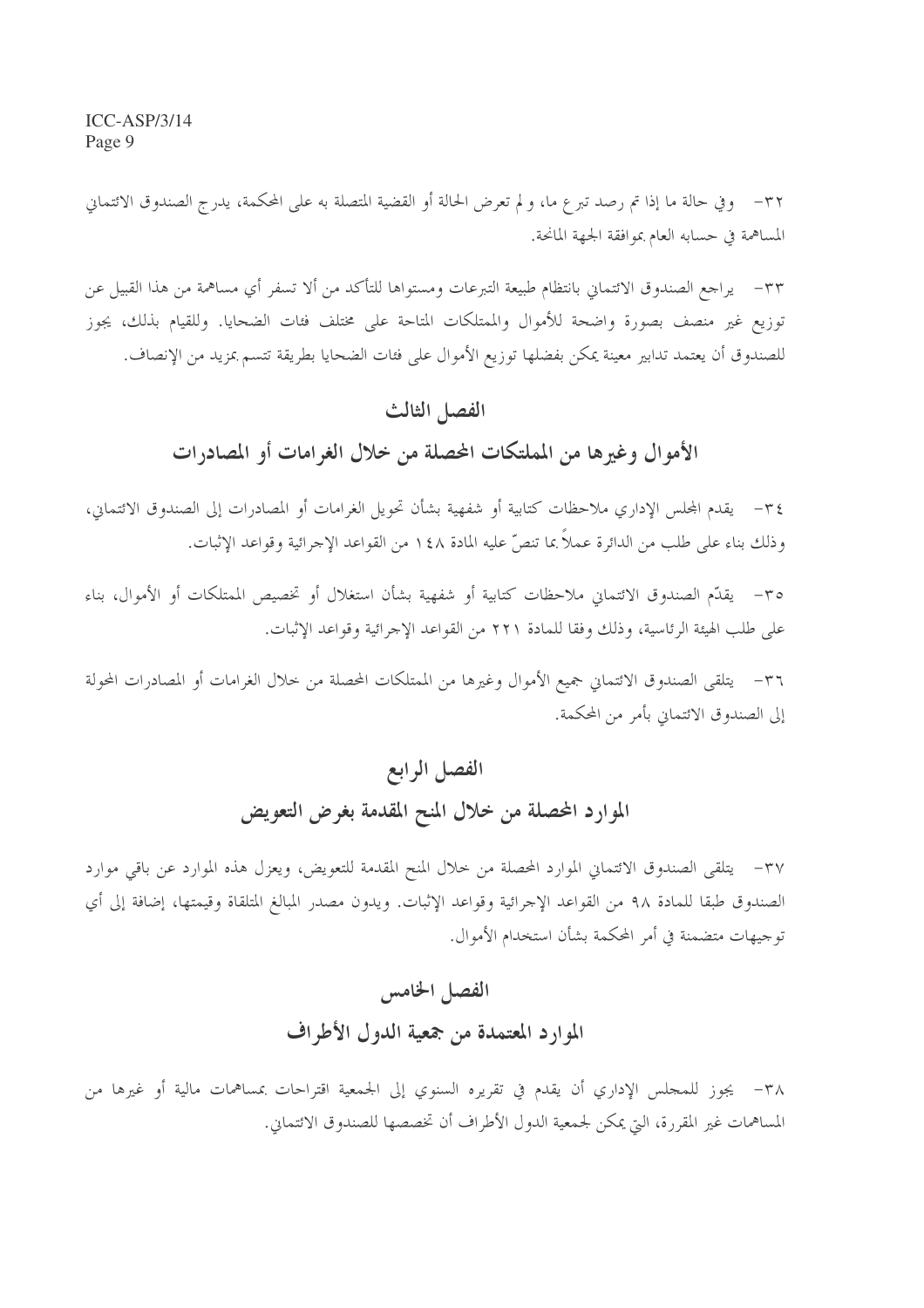٣٩– حيثما لم تنص جميعة الدول الأطراف على أوجه استخدام المساهمات المالية أو غيرها من المساهمات غير المقررة، يُدرج الصندوق الائتماني هذه المساهمات في حسابه العام لفائدة الضحايا كما هو محدد في المادة ٨٥ من القواعد الإجرائية وقواعد الإثبات، ولفائدة أسر الضحايا حيثما تعلق الأمر بأشخاص طبيعين.

## الفصل السادس المسائل التنفيذية المتعلقة بتلقى الأموال

تفتتح الحسابات البنكية للصندوق الائتماني وفقا للقاعدة ١٠٨ (١) من النظام المالي والقواعد المالية.  $-\epsilon$ .

٤١ - يتيح نظام المحاسبة للصندوق الائتماني التمييز بين الأموال لتيسير تلقى المساهمات والأموال، وغيرها من الممتلكات المرصودة المحصلة من خلال الغرامات والمصادرات التي تحولها المحكمة، حيثما نصت المحكمة على استعمالها بصورة خاصة، أو الموارد المحصلة من خلال المنح الجبرية.

> يوضع نظام حاسوبي لمتابعة عدد من الأمور، من بينها ما يلي:  $-\xi$

- مصادر الأموال المحصلة وفقا لما تنص عليه الفقرة ٢ من القرار ٤، بما في ذلك اسم المانح، ومكانه،  $(\dot{b})$ ومنطقته، وتاريخ، ومقدار المساهمة؛
- جميع الطلبات الخاصة بالتبرعات المرصودة، بما في ذلك طبيعة الطلب، وما تم الاتفاق بشأنه والحصول  $(\hookrightarrow)$ عليه في نماية المطاف؛
- جميع التعهدات الملتزم بما، وتاريخ التعهد وطبيعته، وأي متابعة من طرف المحكمة، والتاريخ الذي تم فيه  $(5)$ تحصيل الأموال بالفعل؛
- التمييز بين الأموال داخل الصندوق الائتماني، وذلك على أساس فئات القيود على استخدام الأموال  $(3)$ وعلى أساس القيود الفعلية؛
- جميع الموارد التي خصصها الصندوق الائتماني، مصنفة بحسب مصادر الأموال، وطبيعة المبالغ  $(\mathbb{A})$ المخصصة، والمستفيدين منها؛
- تلقى المستفيدين لجميع الموارد المخصصة، وذلك بحسب تاريخ المنحة، وتاريخ استلام الطرف المستفيد  $(2)$ لها، حيثما أمكن ذلك، أو بحسب تاريخ دفع الجهة المانحة لها؛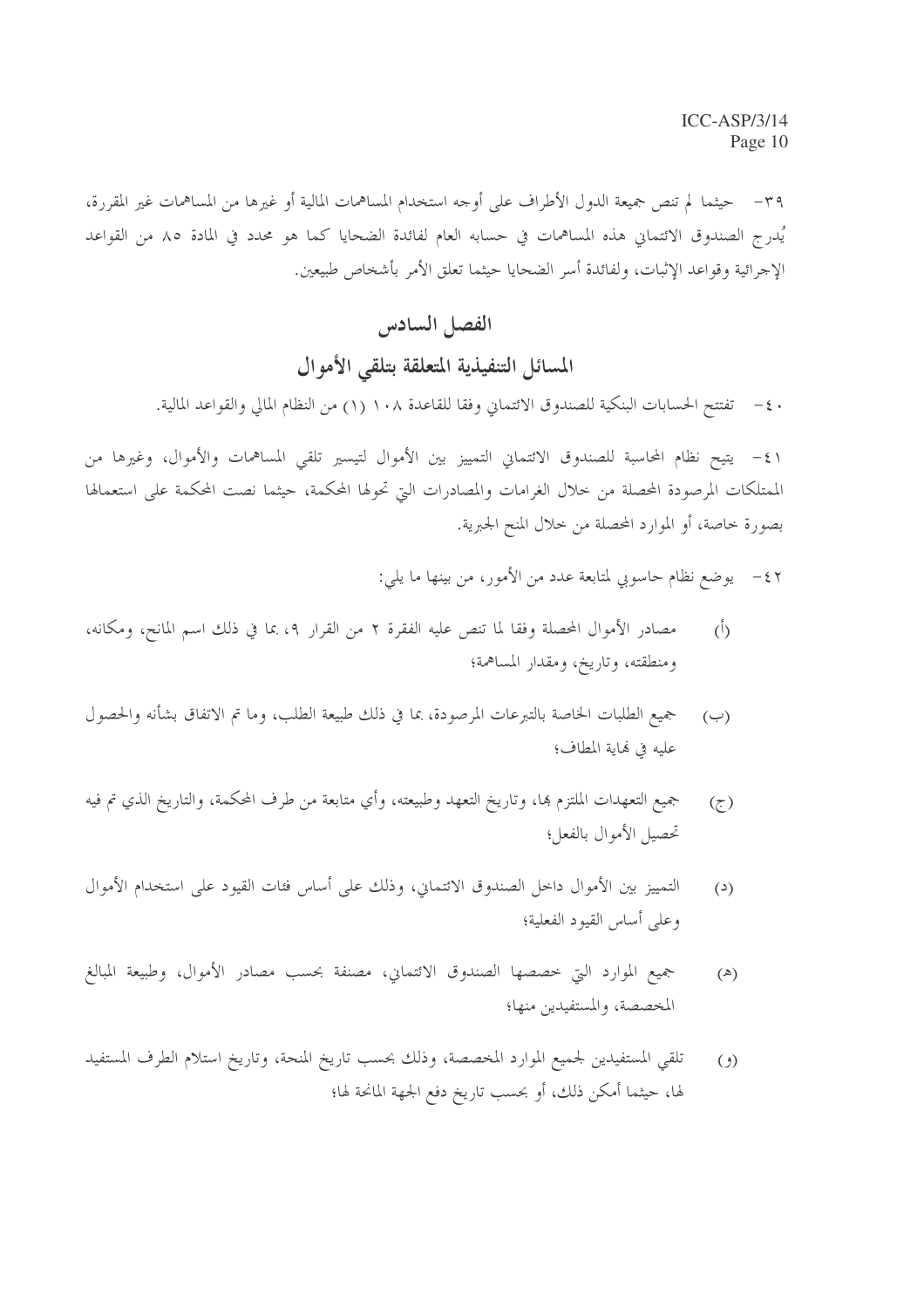جميع الموارد التي تم تخصيصها عن طريق منح مقدمة لمنظمات. وسيقوم برنامج مستقل ولكنه مرتبط  $(i)$ بالنظام الرئيسي بمراقبة المستفيد من المنحة: المجموعة المستفيدة، وموضوع المنحة، ومقدارها، والالتزامات بموجب عقد المنحة، والموعد النهائي لتقديم التقارير، والتحقق من الانتهاء وإنحاز النتائج.

٤٣ – تتلقى الأمانة الموارد التي قد تقرر جمعية الدول الأطراف تخصيصها للصندوق الائتماني. وتدون المصادر والمبالغ المحصلة، وكذلك أي شروط تنص على استخدام الأموال.

٤٤ – يقدم المجلس الإداري المشورة للمحكمة بشأن أي صعوبات أو تأخيرات في تلقى الأموال.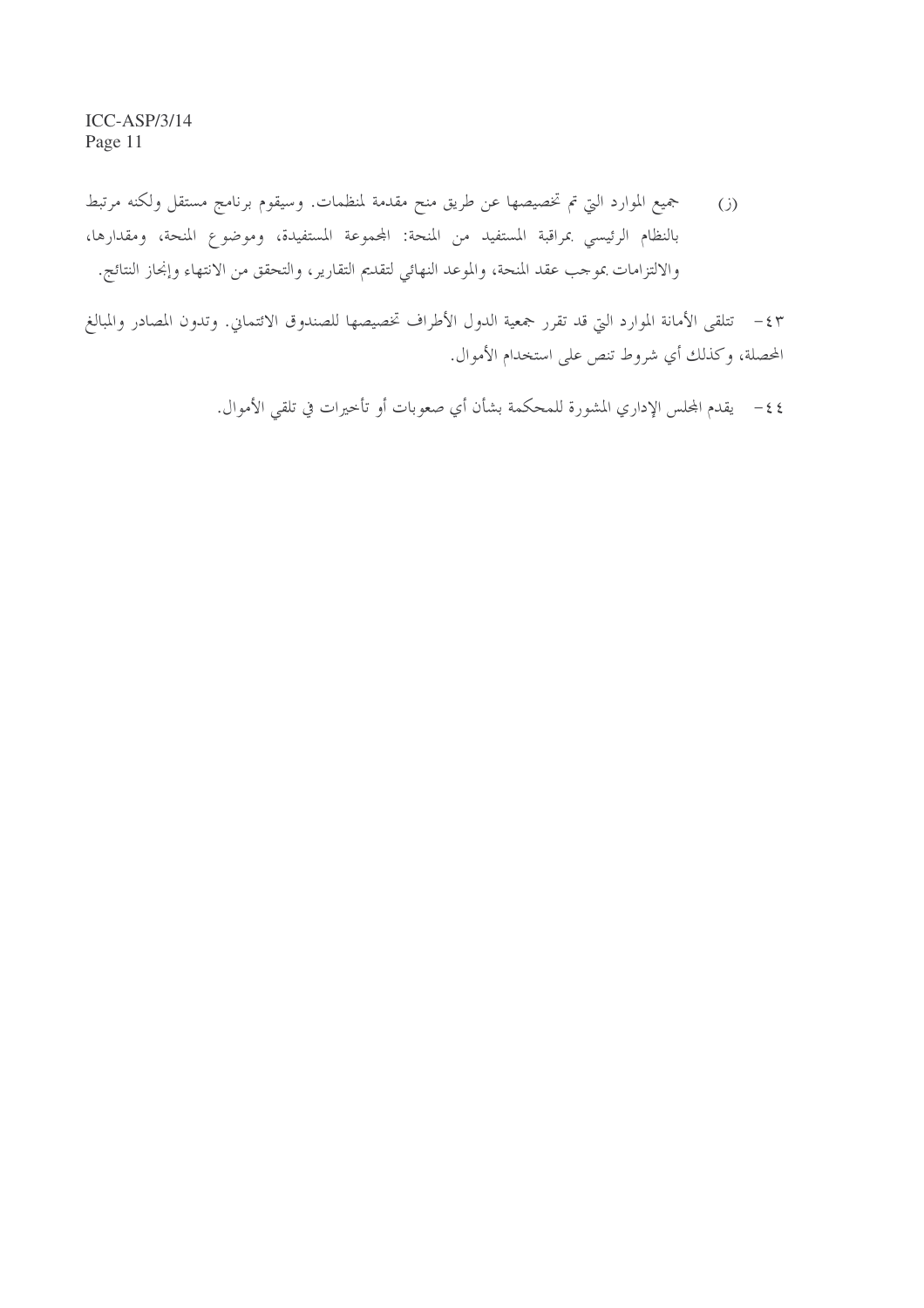تستخدم موارد الصندوق الائتماني لصالح ضحايا الجرائم الذين يدخلون في نطاق اختصاص المحكمة، يتعريفهم  $-\xi$  0 الوارد في القاعدة ٨٥ من القواعد الإجرائية وقواعد الإثبات، وعندما يتعلق الأمر بأشخاص طبيعيين، لصالح أفراد أسرهم.

٤٦ - عندما تحال الموارد المتحصلة من الغرامات أو المصادرة أو الأحكام الصادرة بالجبر إلى الصندوق الائتماني عملا بالفقرة ٢ من المادة ٧٥ أو الفقرة ٢ من المادة ٧٩ من النظام الأساسي، أو القواعد الفرعية من ٢ إلى ٤ من القاعدة ٩٨ من القواعد الإجرائية وقواعد الإثبات، يحدد مجلس الإدارة استخدامات هذه الموارد وفقا للقواعد أو التعليمات الورادة في الأوامر المعنية، لا سيما فيما يتعلق بنطاق المنتفعين وطبيعة ومقدار الجبر .

عندما لا تتضمن الأوامر قواعد أو تعليمات أحرى، يجوز لمحلس الإدارة أن يحدد استخدامات هذه الموارد وفقا  $-\xi V$ للقاعدة ٩٨ من القواعد الإجرائية وقواعد الإثبات، مع مراعاة أي قرارت ذات صلة صادرة من المحكمة بشأن القضية قيد البحث، وبوجه خاص القرارات الصادرة عملاً بالفقرة ١ من المادة ٧٥ من النظام الأساسي والقاعدة ٩٧ من القواعد الإجرائية وقواعد الإثبات.

يجوز لمجلس الإدارة أن يلتمس تعليمات إضافية من الدائرة المختصة فيما يتعلق بتنفيذ الأوامر الصادرة منها.  $-\xi \wedge$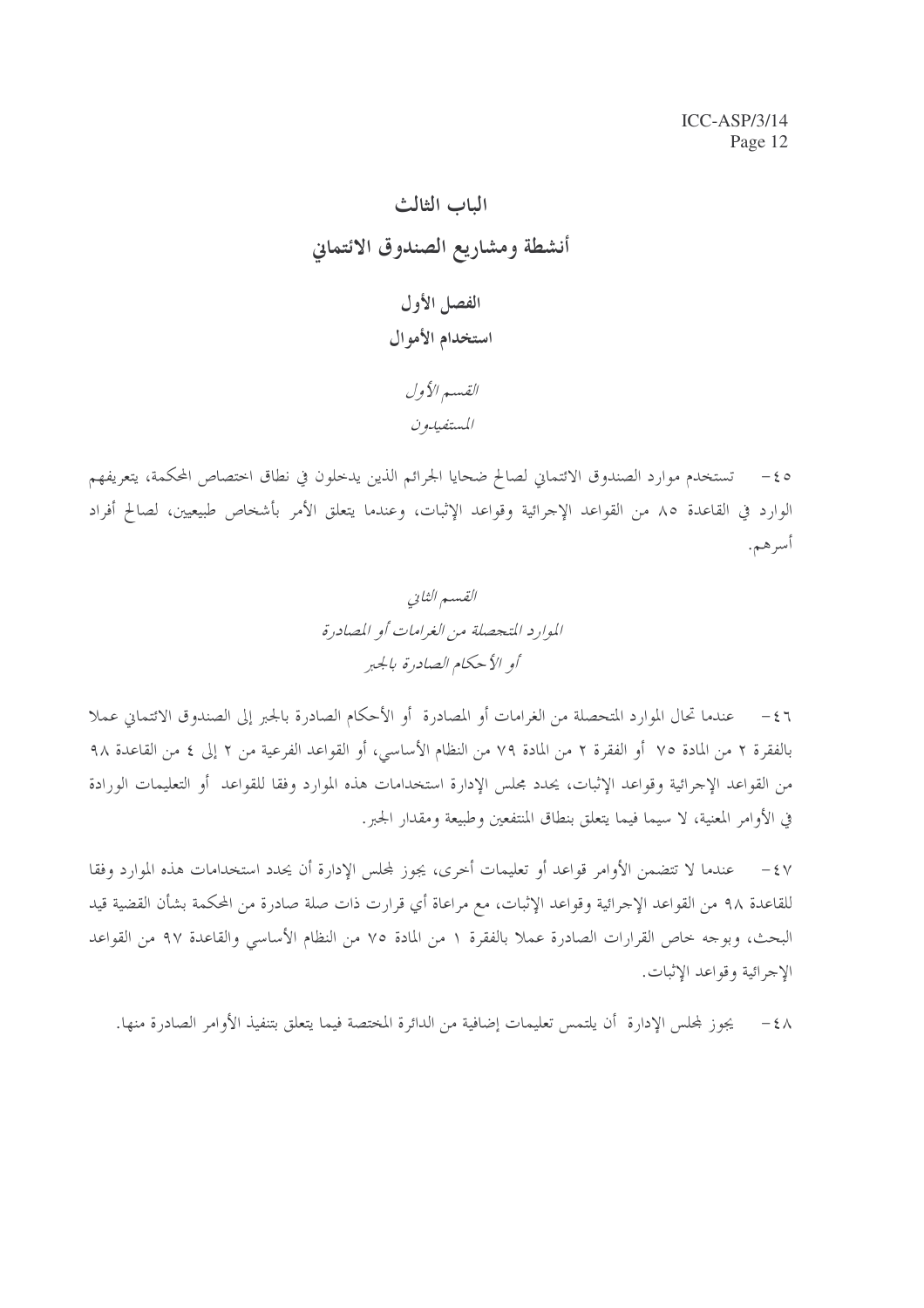٤٩ – لا يجوز أن يستفيد من الموارد المتجصلة من الأحكام الصادرة بالجبر إلا الضحايا المنصوص عليهم في القاعدة ٨٥ من القواعد الإجرائية وقواعد الإثبات، وعندما يتعلق الأمر بأشخاص طبيعيين، أفراد أسرهم المتأثرين بالجرائم التي ارتكبها الشخص المدان.

> القسم الثالث الموارد الأحرى للصندو في الائتماني

لأغراض هذا النظام، تعني عبارة " الموارد الأخرى للصندوق الائتماني" الواردة في الفقرة ٥ من القاعدة ٩٨ من  $-\circ \cdot$ القواعد الإجرائية وقواعد الإثبات الموارد حلاف تلك المتحصلة من الغرامات والمصادرة والأحكام الصادرة بالجبر.

٥١ – تستخدم الموارد الأخرى للصندوق الائتماني لصالح ضحايا الجرائم المنصوص عليهم في القاعدة ٨٥ من القواعد الإجرائية وقواعد الإثبات، وعندما يتعلق الأمر بأشخاص طبيعيين لصالح بأفراد أسرهم، الذين يتعرضون لضرر حسدي أو نفسي أو مادي نتيجة لهذه الجرائم :

- لاستكمال الموارد المتحصلة من الأحكام الصادرة بالجبر، عندما تصدر المحكمة أمرا مباشرا ضد  $(1)$ الشخص المدان وفقا للفقرة ٢ من المادة ٧٥ من النظام الأساسي والقواعد الفرعية من ١ إلى ٤ من القاعدة ٩٨ من القواعد الإجرائية وقواعد الإثبات،
- (ب) لتوفير العلاج الجسدي أو النفسي أو الدعم المادي عندما تأذن الدائرة الابتدائية بالبدء في التحقيق وفقا للفقرة ٣ من المادة ١٥ والمادة ٥٣ من النظام الأساسي، أو عندما تحال الحالة من دولة طرف أو مجلس الأمن إلى المدعى العام ويقرر المدعى العام البدء في التحقيق وفقا للمادة ٥٣ من النظام الأساسي. ويحدد مجلس الإدارة مدى قابلية هذا الحكم للتطبيق.
- (ج) لتوفير العلاج الجسدي أو النفسي أو الدعم المادي، في حالات استثنائية، عندما لا تقوم المحكمة بالتحقيق أو المقاضاة في الحالة أو الدعوى بسبب اجراء أو سبق اجراء تحقيق أو مقاضاة فيها من جانب الدولة التيّ تملك الاختصاص بشأهًا وفقًا للمادة ١٧ من النظام الأساسي أو عندما لا يتم التحقيق أو المقاضاة للأسباب المنصوص عليها في الفقرتين ١(ج) أو ٢ (ج) من المادة ٥٣. ويقدم مجلس الإدارة طلبا إلى الدائرة الابتدائية لتحديد مدى قابلية هذا الحكم للتطبيق، مع مراعاة حالة الضحية ووجود (أو عدم وجود) برامج وطنية أو دولية لصالح الضحايا وأفراد أسرهم.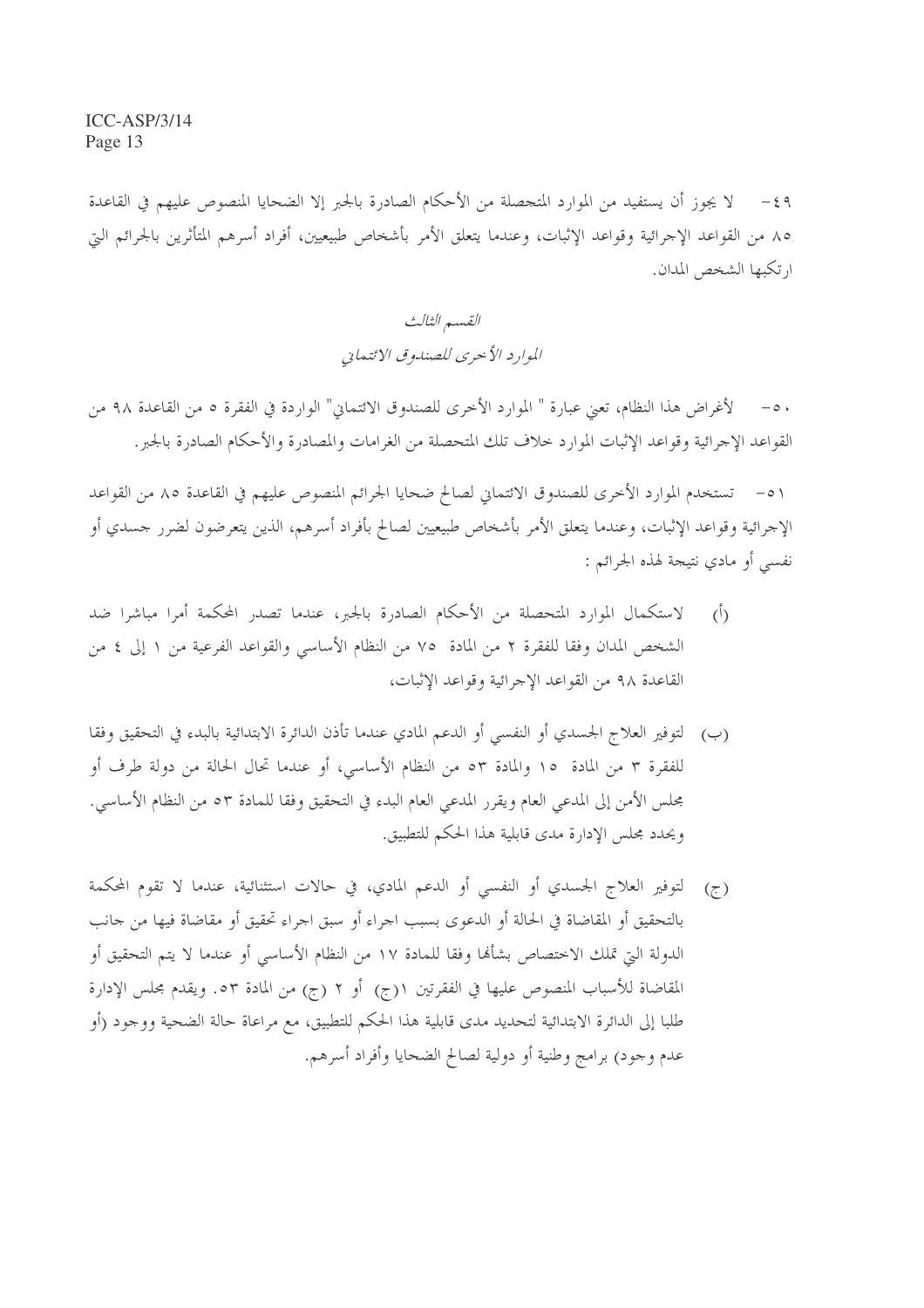# الفصل الثاني تنفيذ أنشطة ومشاريع الصندوق الائتماني القسير الأول

المبادئ العامة

لا يتخذ مجلس الإدارة الإجراءات المنصوص عليها في هذا الفصل إلاعندما يكون الصندوق الائتماني مختصا وفقا  $-0<sup>7</sup>$ للفقرة ٥٣.

- لأغراض هذا النظام، يكون الصندوق الائتماني مختصا:  $-\circ r$ 
	- (أ) بناء علي أمر من امحكمة

عندما تصدر المحكمة أمرا بالجبر ضد شخص مدان وتأمر بأن يودع مبلغ الجبر لدى الصندوق الائتماني أو من خلاله وفقا للقواعد الفرعية ٢ إلى ٤ من القاعدة ٩٨ من القواعد الإجرائية وقواعد الإثبات.

> إذا بدأ المدعى العام التحقيق أو بناء على إذن من المحكمة التمهيدية، حسب الاقتضاء  $\left(\begin{array}{c} \sim \ \sim \end{array}\right)$

عندما تأذن الدائرة التمهيدية بالبدء في التحقيق وفقا للفقرة ٣ من المادة ١٥ والمادة ٥٣ من النظام الأساسي أو عندما تحال حالة من دولة طرف أو مجلس الأمن عند تصرفه بموجب الفصل السابع من ميثاق الأمم المتحدة إلى المدعي العام ويقرر المدعي العام البدء في التحقيق وفقا للمادة ٥٣ من النظام الأساسي. ويحدد مجلس الإدرة مدى قابلية هذا الحكم للتطبيق.

> بناء على قرار من الللأرة التمهيلية  $(\tilde{\zeta})$

في أحوال استثنائية، عندما لا تقوم المحكمة بالتحقيق أو المقاضاة في الحالة أو الدعوى بسبب اجراء أو سبق اجراء تحقيق أو مقاضاة فيها من حانب الدولة التي تملك الاختصاص بشألها وفقا للمادة ١٧ من النظام الأساسي أو عندما لا يتم التحقيق أو المقاضاة للأسباب الموصوفة في الفقرتين ١(ج) أو ٢ (ج) من المادة ٥٣، يقدم مجلس الإدارة طلبا إلى الدائرة التمهيدية لتحديد مدى قابلية هذا الحكم للتطبيق، مع مراعاة حالة الضحية ووجود (أو عدم وجود) برامج وطنية أو دولية لصالح الضحايا وأفراد أسرهم.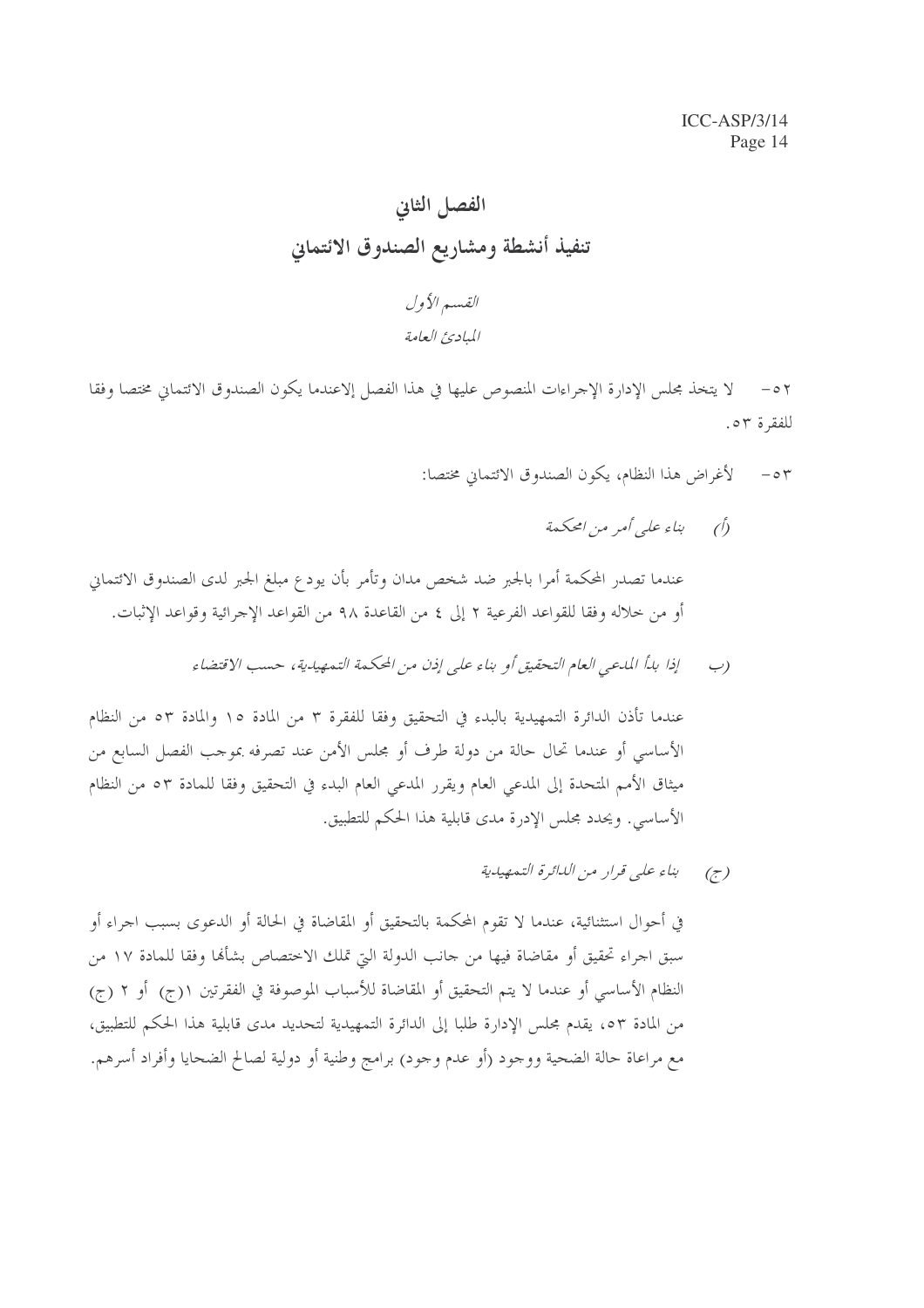القسم الثاني الإتصال الخارجي

إذا انعقد اختصاص الصندوق الائتماني وفقا للفقرة ٥٣، يجوز لمجلس إدارة الصندوق أن يصدر بيانا، حسب  $-05$ الاقتضاء، من حلال أمانة الصندوق أو قلم المحكمة.

يجوز أن يشير البيان إلى الأساس الذي يستند إليه الصندوق الائتماني في أنشطته أو مشاريعه وفقا للفقرة ٥٣  $-\circ \circ$ كما يجوز أن يقدم معلومات إضافية ، حسب الاقتضاء. ويجوز أن يصاحب هذا البيان دعوة إلى تقديم التبرعات.

يجوز لمجلس الإدارة أن يجري أية إتصالات خارجية أو حملات إعلامية يراها مناسبة من أجل جمع التبرعات.  $-07$ ويجوز لمحلس الإدارة أن يطلب مساعدة المسجل في هذا الشأن.

## القسم الثالث إذا بدأت أنشطة ومشاريع الصندوق الائتماني بناء على قرار من المحكمة

عندما تصدر المحكمة أمرا بالجبر ضد شخص مدان وتأمر بأن يودع مبلغ الجبر لدى الصندوق الائتماني أو من  $- \circ \vee$ خلاله وفقا للقواعد الفرعية ٢ إلى ٤ من القاعدة ٩٨ من القواعد الإجرائية وقواعد الإثبات، تعد الأمانة مشروع خطة تنفيذية لأمر المحكمة وتعرضه على مجلس الإدارة لاعتماده.

يجوز لمحلس الإدارة أن يجري مشاورات مع الضحايا بتعريفهم الوارد في القاعدة ٨٥ من القواعد الإجرائية  $-\circ \wedge$ وقواعد الإثبات، وعندما يتعلق الأمر بأشخاص طبيعيين مع أسرهم، وكذلك مع ممثليهم القانونيين، كما يجوز له أن يجري مشاورات مع أي خبير مختص أو هيئة خبراء مختصة فيما يتعلق بإعداد مشروع الخطة التنفيذية.

رهنا بالأمر الصادر من المحكمة، يراعى الصندوق الائتماني، في جملة أمور، العناصر التالية في تحديد طبيعة و/أو  $-09$ مقدار الجبر: طبيعة الجرائم، والأذى المحدد التي لحق بالضحايا وطبيعة الأدلة المؤيدة له، وحجم ومكان محموعة المنتفعين.

يحدد مجلس الإدارة ما إذا كان من الواجب أن تستكمل الموارد المتحصلة من الأحكام الصادرة بالجبر من  $-7.$ "الموارد الأخرى للصندوق الائتماني" ويحيط المحكمة علما بذلك.

يقدم الصندوق الائتماني مشروع الخطة التنفيذية، من حلال المسجل، إلى الدائرة المختصة للموافقة عليها ويجري  $\mathcal{L}$ مشاورات مع الدائرة المختصة، حسبما يكون ملائما، بشأن أي مسائل تثار فيما يتصل بتنفيذ الحكم.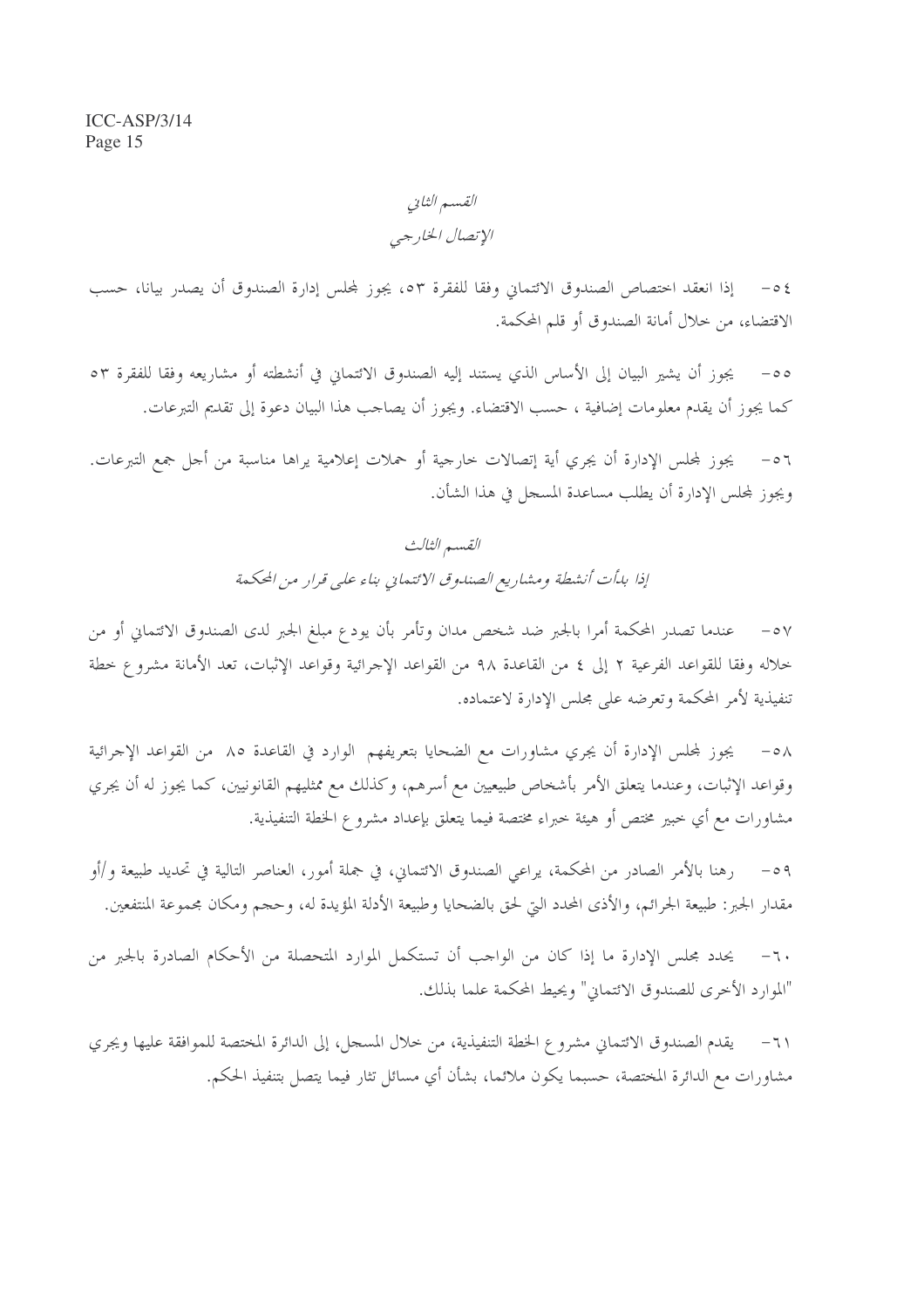يقدم الصندوق الائتماني إلى الدائرة المختصة معلومات محدثة عن التقدم المحرز في تنفيذ الحكم بما يتماشى من  $-77$ الأوامر الصادرة من الدائرة. ويقدم مجلس الإدارة في لهاية الفترة المحددة للتنفيذ تقريرا وصفيا وماليا لهائيا إلى الدائرة المختصة.

> القسم الرابع إذا بدأت أنشطة ومشاريع الصندوق الائتمايي نتيجة لبدء المدعى العام في التحقيق ، أو بناء على قرار من المحكمة التمهيدية

٦٣- - يجوز لمحلس الإدارة أن يستخدم موارد أحرى للصندوق الائتماني لصالح الضحايا بتعريفهم الوارد في القاعدة ٨٥ من القواعد الإجرائية وقواعد الإثبات، وعندما يتعلق الأمر بأشخاص طبيعيين من الوقت الذي تيدأ فيه أنشطة ومشاريع الصندوق الائتماني نتيجة لبدء المدعى العام في التحقيق (بناء على إذن من الدائرة التمهيدية، حسب الاقتضاء)، أو في أحوال استثنائية بناء على قرار من الدائرة التمهيدية بناء على طلب من مجلس الإدارة.

٦٤– يجوز لمحلس الإدارة أن يجري مشاورات مع الضحايا بتعريفهم الوارد في القاعدة ٨٥ من القواعد الإجرائية وقواعد الإثبات، وعندما يتعلق الأمر بأشخاص طبيعيين مع أسرهم، وكذلك مع ممثليهم القانونيين، كما يجوز له أن يجري مشاورات مع أي حبير مختص أو هيئة حبراء مختصة بشأن حالة المنتفعين المحتملين الذي يتوقع تأثرهم وطرائق الوصول إليهم ومساعدقم، وكذلك بشأن أي خطة ًمقترحة للتوزيع.

يحدد مجلس الإدارة مجالات الأنشطة والمشاريع التي تتسم بالأولوية، مع وضع الموارد المتاحة في الاعتبار ومراعاة  $-70$ أنه لا ينبغي أن يؤدي أي توزيع للموارد والممتلكات المتاحة بين المجموعات المختلفة للضحايا إلى توزيع غير منصف بوضوح. ويجوز لمحلس الإدارة أن يدعو منظمات دولية أو وطنية تدار خصيصا لمعالجة محالات الأنشطة والمشاريع ذات الأولوية المحددة إلى تقديم مقترحات.

#### الفصل الثالث

الأحكام الفر دية للضحايا عملا بالقاعدة الفرعية ٢ من القاعدة ٩٨

القسير الأول الحالات التي تحلدد فيها المحكمة كل منتفع

٦٦– عندما تأمر المحكمة بأن يودع لدي الصندوق الائتماني مبلغ الجبر المحكوم به ضد شخص مدان وفقا للقاعدة الفرعية ٢ من القاعدة ٩٨ من القواعد الإجرائية وقواعد الإثبات، يحدد مشروع الخطة التنفيذية أسماء وأماكن الأشخاص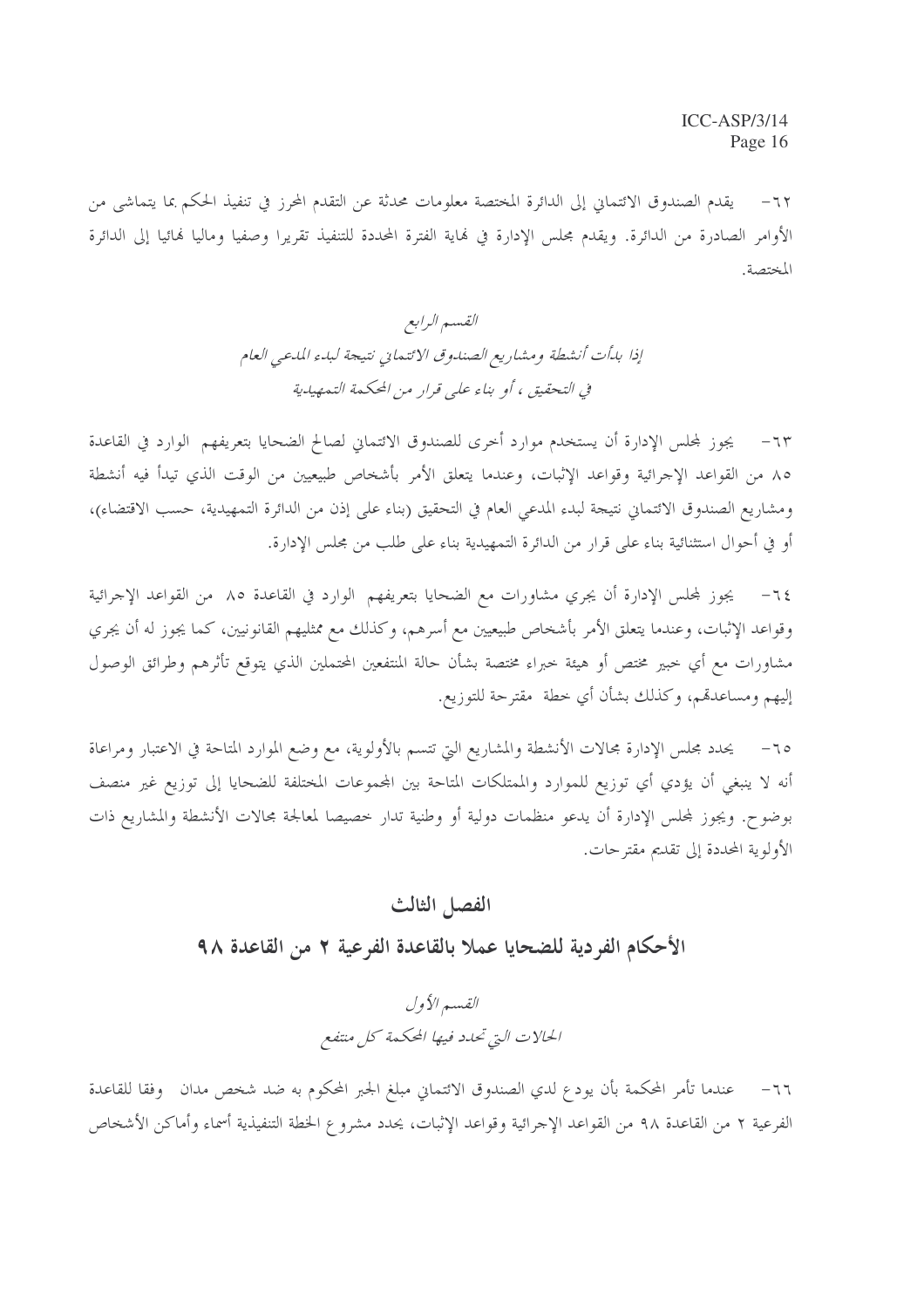الذين ينطبق عليهم هذا الحكم عند معرفة هويتهم (مع مراعاة السرية الواجبة)، وأي اجراءات يعتزم الصندوق الائتماني اتخاذها لجمع التفاصيل الناقصة، وأساليب التسديد.

> القسم الثاني الحالات التي لا تحدد فيها المحكمة المتفعين

عندما لا تعرف أسماء و/أو أماكن الضحايا، أو عندما تكون أعداد الضحايا كبيرة لدرجة أنه يتعذر على الأمانة  $-7V$ أو لا يمكنها عمليا أن تحددهم بدقة، تقوم الأمانة بجمع كافة البيانات الدديموغرافية/الاحصائية المتعلقة بمجموعة الضحايا المحددة في أمر المحكمة، وتعد قائمة بالخيارات المتاحة لمعرفة التفاصيل ناقصة، وتعرض هذه القائمة على مجلس الإدارة للموافقة عليها.

- قد تشمل هذه الخيارات ما يلي:  $-7<sub>A</sub>$
- استخدام البيانات الديمغرافية لمعرفة الأفراد المنتمين إلى مجموعة المنتفعين، و/أو :  $(\dot{0})$
- الاتصال المستهدف بمجموعة المنتفعين لدعوة أي أفراد يحتمل انتمائهم إلى هذه المحموعة ولم تتم  $(\hookrightarrow)$ معرفتهم بعد حلال عملية الجبر إلى تقديم أنفسم إلى الصندوق الائتماني، ويجوز عند الاقتضاء أن تتخذ هذه الاجراءات بالتعاون مع الدول أو المنظمات الحكومية الدولية المعنية وكذلك عن طريق المنظمات غير الحكومية الوطنية أو الدولية. ويجوز لمحلس الإدارة أن يضع حدودا زمنية معقولة لاستلام البلاغات، مع مراعاة حالة الضحايا وأماكنهم.
- يجوز لمجلس الإدارة أن يجري مشاورات مع الضحايا أو مع ممثليهم القانونيين وأسر الضحايا الأفراد  $(\tau)$ وكذلك مع الأشخاص المعنيين والدول المعنية وأي خبير مختص أو هيئة خبراء مختصة لتطوير هذه الخيارات.

الفسم الثالث التحقق

٦٩ – تتحقق الأمانة من انتماء أي أشخاص يقدمون أنفسهم إلى الصندوق الائتماني إلى بحموعة المنتفعين، وفقا للمبادئ المقررة في أمر المحكمة.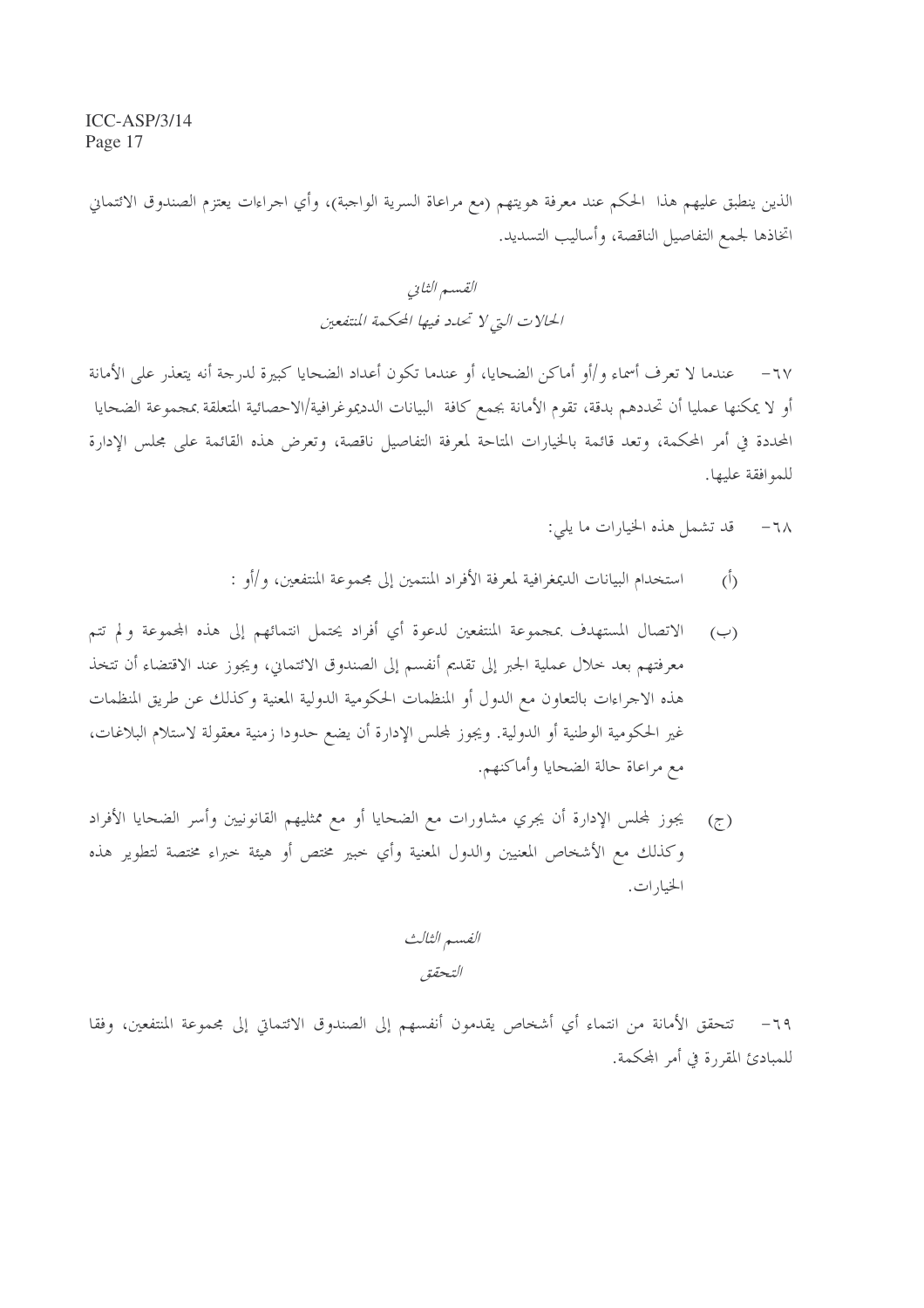يحدد مجلس الإدارة معيار الإثبات لعملية التحقق آخذا في اعتباره الظروف السائدة في مجموعة المنتفعين والأدلة  $-\vee$ . المتاحة، رهنا بأي أحكام يتضمنها أمر المحكمة.

> يوافق مجلس الإدارة على قائمة لهائية للمستفيدين.  $-\vee$

مع مراعاة الاستعجال الواحب في حالة المنتفعين، يجوز لمحلس الإدارة أن يضع أجراءات مرحلية أو أولويات  $-\vee\Upsilon$ للتحقق والتسديد. وفي تلك الأحوال، يجوز لمحلس الإدارة أن يعطي أولوية التحقق والتسديد لمحموعة فرعية معينة من الضحايا.

القسم ارابع تسليله مبالغ الجبر

يحدد الصندوق الائتماني طرائق تسديد مبالغ الجبر للمستفيدين مع مراعاة ظروفهم وأماكنهم الحاضرة.  $-\vee\Upsilon$ 

يجوز للصندوق الائتماني أن يستخدم، عند الاقتضاء، وسطاء لتيسير تسديد مبالغ الجبر، عندما يؤدي ذلك إلى  $-\vee \xi$ تيسير النفاذ إلى مجموعة المنتفعين ولا يتولد عنه تعارض للمصالح. وقد يشمل الوسطاء دول أو منظمات حكومية دولية معنية وكذلك منظمات غير حكومبة وطنية أو دولية تعمل بالقرب من مجموعات المنتفعين.

تضع الأمانة إجراءات للتحقق من وصول المبالغ إلى أصحاها بعد تنفيذ برنامج التسديد. ويطلب من المنتفعين  $-\vee$ الإقرار باستلام المبالغ كتابيا أو بأي وسيلة أحرى مناسبة، وتحفظ هذه الإقرارت بالأمانة. وينبغي علاوة على ذلك القيام بعمليات تفتيش فحائية كما ينبغى رصد استلام المبالغ لتحنب أي صعوبات غير متوقعة أو احتيال أو فساد محتمل.

# الفصل الرابع الأحكام الجماعية بجبر الضرر الذي يلحق بالضحايا عملا بالقاعدة الفرعية ٣ من القاعدة ٩٨

٧٦- عندما تأمر المحكمة بأن يودع لدي الصندوق الائتماني مبلغ الجبر المحكوم به ضد شخص مدان وترى نظرا لعدد الضحايا ونطاق الجبر وأشكاله وطرائقه أن من الأنسب أن تصدر حكما جماعيا عملا بالقاعدة الفرعية ٣ من القاعدة ٩٨ من القواعد الإجرائية وقواعد الإثبات، يحدد مشروع الخطة التنفيذية الطبيعة المحددة للحكم الجماعي، إذا لم تحددها المحكمة، كما يحدد أساليب تنفيذه. وينبغي أن توافق المحكمة على القرارات التي تتخذ في هذا الشأن.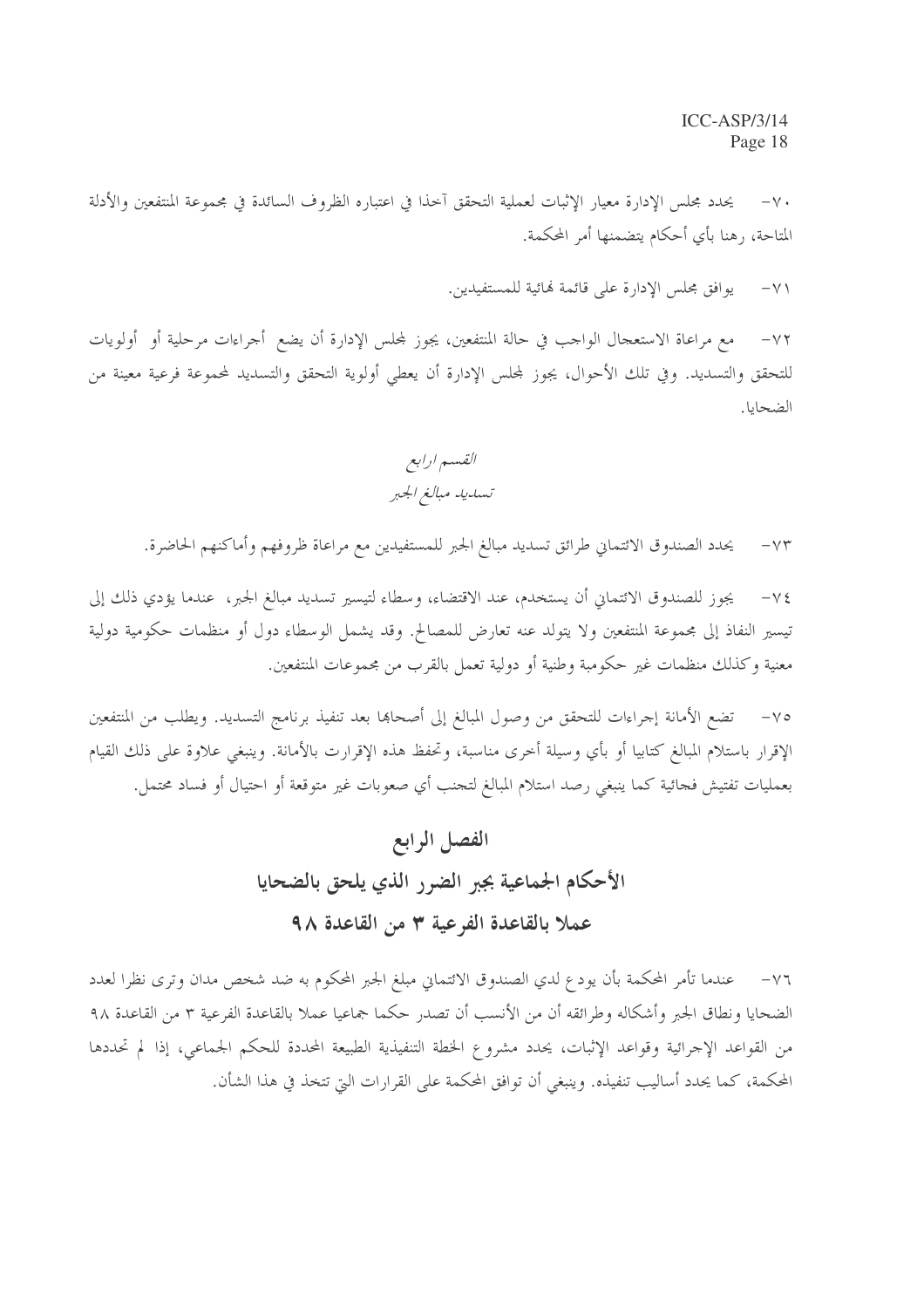يجوز لمجلس الإدارة أن يجري مشاورات مع الضحايا بتعريفهم الوارد في القاعدة ٨٥ من القواعد الإجرائية  $-\vee\vee$ وقواعد الإثبات، وعندما يتعلق الأمر بأشخاص طبيعيين مع أسرهم، وكذلك مع ممثليهم القانونيين، كما يجوز له أن يجري مشاورات مع أي خبير مختص أو هيئة خبراء مختصة بشأن طبيعة الحكم الجماعي وأساليب تنفيذه.

يجوز للصندوق الائتماني أن يعين وسطاء أو شركاء، أو أن يدعو إلى تقديم مقترحات لتنفيذ الحكم.  $-\sqrt{\Lambda}$ ينبغي أن تضع الأمانة إجراءات لمراقبة تنفيذ الحكم الجماعي.  $-\vee$  9

# الفصل الخامس الأحكام التي تصدر ضد منظمة حكومية دولية أو منظمة دولية أو منظمة وطنية، عملا بالقاعدة الفرعية ٤ من القاعدة ٩٨

٨٠- عندما تأمر المحكمة بأن يودع لدي الصندوق الائتماني مبلغ الجبر المحكوم به ضد شخص مدان لصالح منظمة حكومية دولية أو منظمة دولية أو منظمة وطنية، عملا بالقاعدة الفرعية ٤ من القاعدة ٩٨، ، ٤يحدد مشروع الخطة التنفيذية ما لم تحدده المحكمة مما يلي:

- المنظمة (المنظمات) المعنية وموجز لخبرتما ذات الصلة،  $\hat{(\cdot)}$
- قائمة بالوظائف المحددة التي ينبغي أن تضطلع ها المنظمة (المنظمات) المعنية لتنفيذ أمر المحكمة،  $(\hookrightarrow)$
- مذكرة تفاهم و/أو أحكام تعاقدية أحرى بين مجلس الإدارة و المنظمة (المنظمات) المعنية لتحديد  $(7)$ الأدوار والمسؤوليات والرصد والمراقبة،

تراقب الأمانة عمل المنظمة (المنظمات) المعنية بتنفيذ أوامر المحكمة، تحت الإشراف الكامل للمحكمة.  $-\Lambda$ 

تنطبق الأنظمة الخاصة بالأحكام الفردية للضحايا عملا بالقاعدة الفرعية ٢ من القاعدة ٩٨ والأحكام الجماعية  $-\lambda$ ٢ بجبر الضرر الذي يلحق بالضحايا عملا بالقاعدة الفرعية ٣ من القاعدة ٩٨، مع إجراء التعديلات اللازمة، على الإجراءات التي يتخذها مجلس الإدارة لتنفيذ القاعدة الفرعية ٤ من القاعدة ٩٨، حسب الاقتضاء، وفقا لما إذا كانت المحكمة قد أشارت إلى أن الحكم يعتبر فرديا أم جماعيا.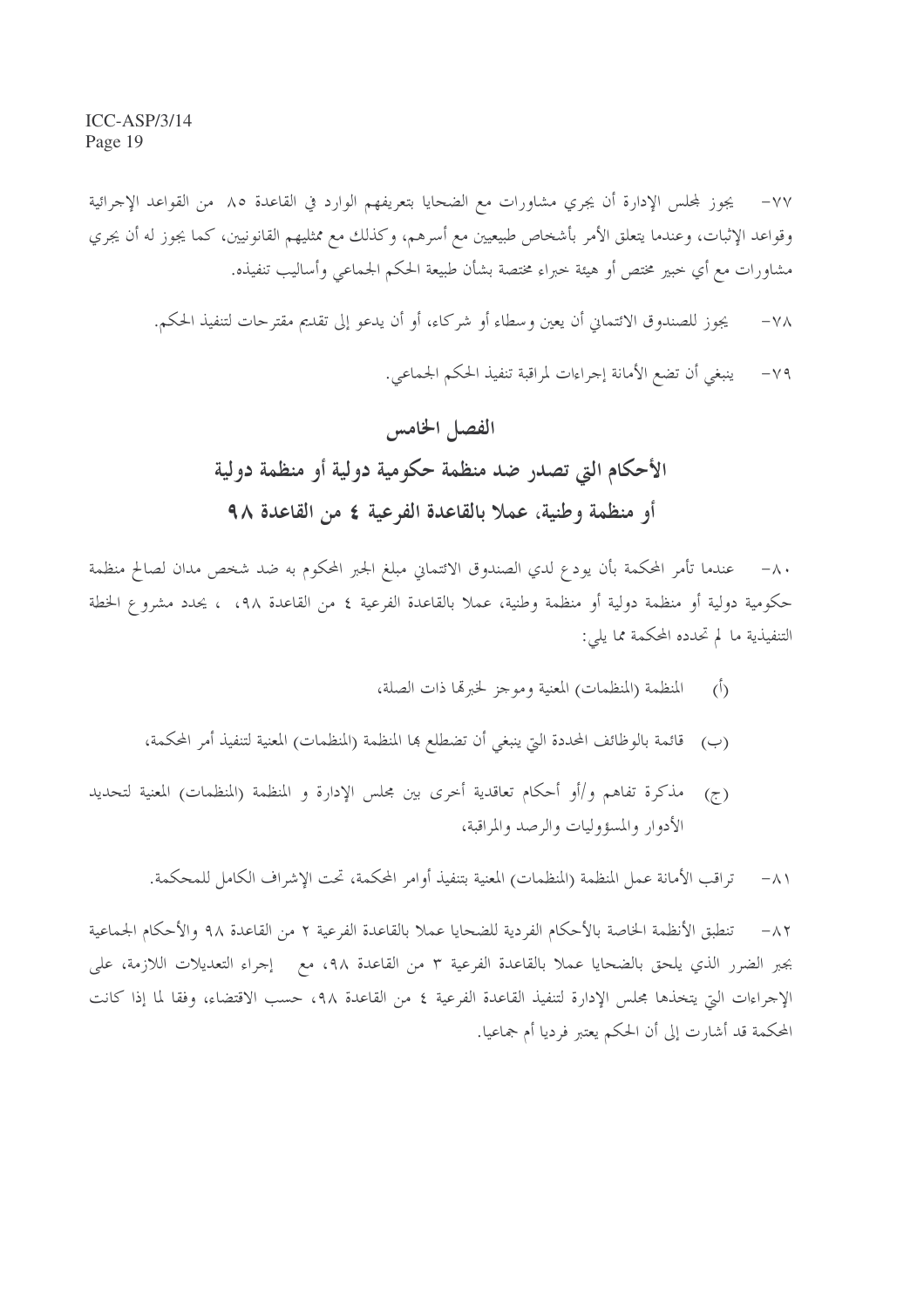الفصل السادس أحكام ختامية الفرع الأول التعديلات

٨٣ – يجوز تعديل هذا النظام بناء على اقتراح مجلس الإدارة بموجب قرار يصدر بموافقة أغلبية الأعضاء المصوتين الذين يمثلون أغلبية أعضاء المجلس. وتتخذ القرارت المتعلقة باقتراح التعديل في دورات عادية أو استثنائية، بالحضور شخصيا وكذلك عن طريق الهاتف أو الإنترنت أو الفيديو. ويكون قرار التعديل الصادر من مجلس الإدارة ملزما مؤقتا إلى حين موافقة أو عدم موفقة جمعية الدول الأطراف عليه.

> الفرع ثانيا بدء النفاذ

٨٤ – يبدأ نفاذ هذا النظام بعد موافقة جمعية الدول الأطراف عليه مباشرة.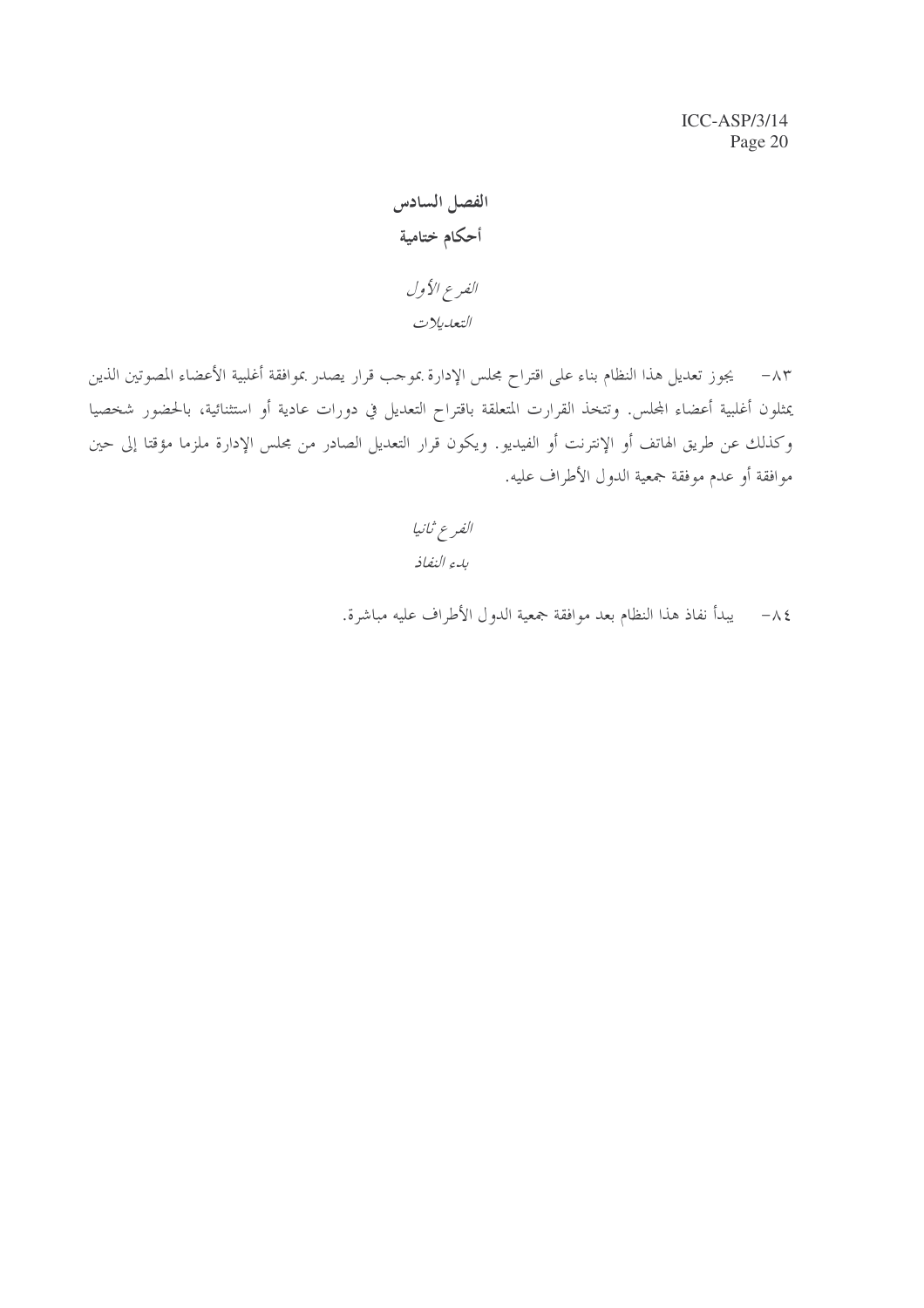### المرفق باء

اقتواح إنشاء أمانة للصندوق الائتماني للضحايا

أنشئ الصندوق الائتماني للضحايا في ٩ أيلول/سبتمبر ٢٠٠٢ بموحب قرار الجمعية الدول الأطراف رقم ٦ (ICC-ASP/1/Res.6)، عملاً بالمادة ٧٩ من نظام روما الأساسي، لصالح ضحايا الجرائم التي تدحل في نطاق اختصاص المحكمة ولصالح أسرهم. يُشغّل هذا الصندوق بصورة متوازية مع المهام التحضيرية للمحكمة، وعندما ستُحوَّل المحكمة إلى الصندوق الموارد المتأتية من أحكام المحكمة بتعويض الضحايا، سيقوم الصندوق بدور حيوى في تنفيذ هذه الأحكام.

بالنسبة لتطبيق أحكام المحكمة، عملاً بالقواعد ٩٨(٢)، ٩٨(٣) و ٩٨(٤)، وبالنسبة للمهام المرتبطة باستعمال التبرعات بموجب القاعدة ٩٨(٥) يضطلع الصندوق الائتماني بأعماله وهو مسؤول بشكل مباشر أمام جمعية الدول الأطراف.

وتعدّ جمعية الدول الأطراف المساهمة الرئيسية إذ هي التي أنشأته. غير أن الصندوق الائتماني سيُموّل من المصادر التالية، عملاً بالفقرة ٢ من القرار ٦:

- (أ) التبرعات البيّ تقدمها الحكومات والمنظمات الدولية والأفراد والشركات وكيانات أخرى، وذلك وفقاً للمعايير ذات الصلة التي اعتمدتما جمعية الدول الأطراف؛
- (ب) الأموال وغيرها من الممتلكات التي تجمع من الغرامات أو المصادرة والتي تحوّل إلى الصندوق الائتماني إذا أمرت المحكمة بذلك عملاً بالفقرة ٢ من المادة ٧٩ من النظام الأساسي؛
- (ج) \_ الموارد المتأتية عما تأمر به المحكمة من تعويضات عملاً بالمادة ٩٨ من القواعد الإجرائية وقواعد الإثبات؛
- الموارد، من غير الاشتراكات المقررة، التي يجوز لجمعية الدول الأطراف أن تخصصها للصندوق الائتماني.  $\epsilon$

انتخبت جمعية الدول الأطراف مجلس إدارة من أجل إدارة الصندوق الائتماني، في ١٢ أيلول/سبتمبر ٢٠٠٣، أثناء دورتما الثانية المستأنفة (وفق قرارها ICC-ASP/Res.7، المؤرخ ٩ أيلول/سبتمبر ٢٠٠٢). يتشكل المحلس من صاحبة الجلالة الملكة رانيا آل عبد الله (الأردن)؛ والسيد أوسكار أرياس سانشيز (كوستاريكا)؛ والسيد تادوز مازويسكي (بولندا)؛ ونيافة رئيس الأساقفة دزموند توتو (جنوب أفريقيا)؛ والسيدة سيمون فيل (فرنسا). وسيعمل كلّ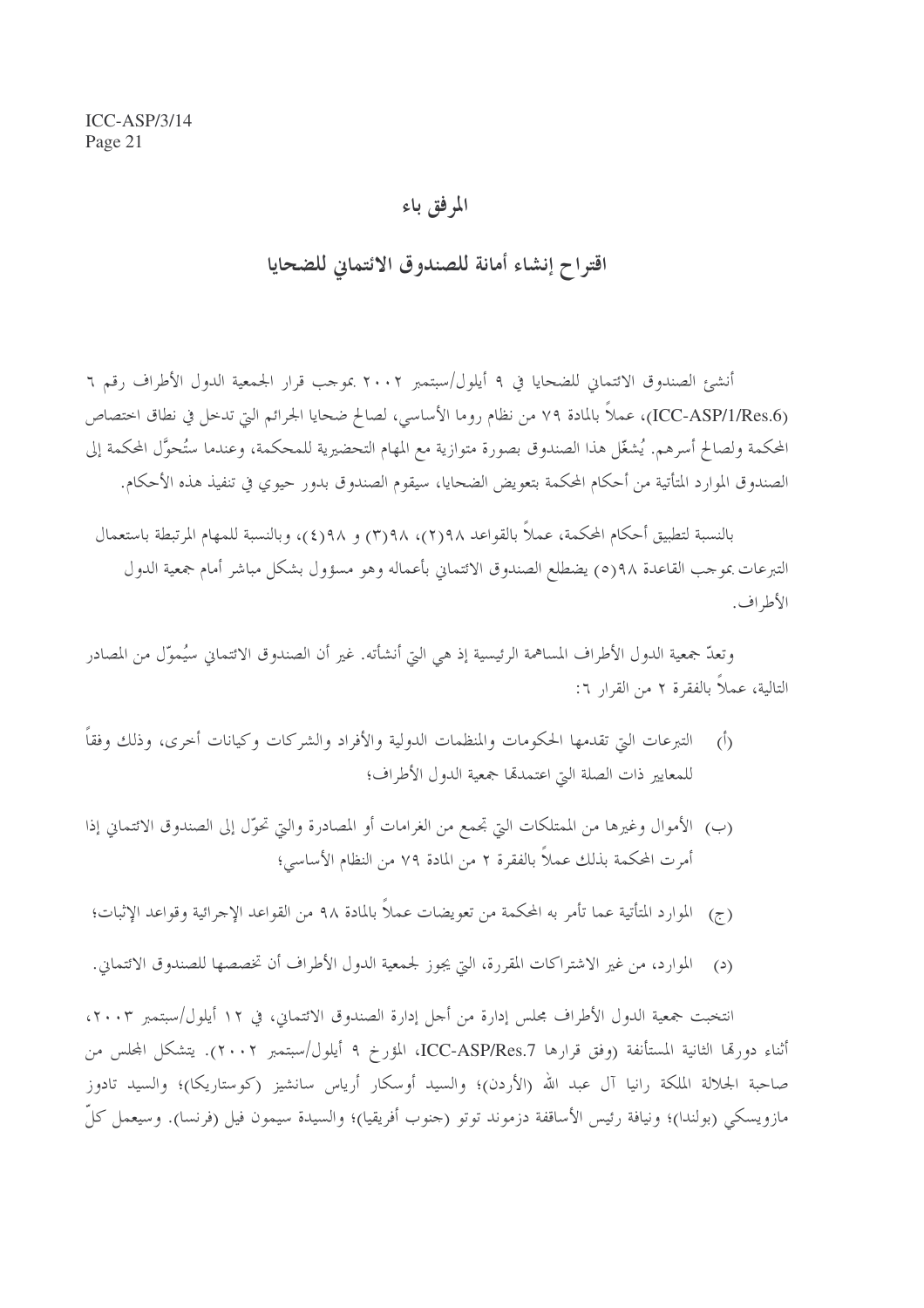عضو من أعضاء المحلس لفترة تستغرق ثلاث سنوات مع إمكانية انتخابه مرة واحدة، ويجتمع المحلس في مقرّ المحكمة مرّة في السنة.

وفي الفقرة ٧ من القرار ٦، حوَّلت جمعية الدول الأطراف مجلس الإدارة سلطة "....تحديد وتوجيه أنشطة الصندوق ومشاريعه ورصد الممتلكات والأموال المتاحة له...". وعملاً بالفقرة ١١، يقوم مجلس الإدارة سنوياً برفع تقرير إلى جمعية الدول الأطراف عن أنشطة الصندوق الائتماني ومشاريعه وعن كل التبرعات المقدمة، سواء قُبلت أو رُفضت".وبموجب الفقرة ١٢، "تنظر لجنة الميزانية والمالية في ميزانية الصندوق الائتماني سنوياً وتقدّم إلى جمعية الدول الأطراف تقريراً وتوصيات من أجل الإدارة المالية للصندوق الائتماني على أفضل وجه ممكن".

تمّ اقتراح إنشاء أمانة للصندوق الائتماني من أجل مساعدة مجلس الإدارة في التدبير اليومي للصندوق.

الأهلياف

- العمل بصفتها وسيلة تضمن تنفيذ أحكام تعويض الضحايا التي تصدرها المحكمة؛
	- جمع التبرعات؛ والغرامات والأموال المصادرة؛
- استعمال الموارد لصالح ضحايا الجرائم التي تدحل في احتصاص المحكمة وأسرهم.

| مؤشرات الإنجاز                                     | الإنجازات المتوقعة                                     |
|----------------------------------------------------|--------------------------------------------------------|
| • تنفيذ النظم التي تضعها أمانة الصندوق الائتماني؛  | إدارة الصندوق الائتماني بفعالية                        |
| • وضع آلية للمراقبة فيما يخصّ الموارد التي تتلقاها |                                                        |
| الصناديق؛                                          |                                                        |
| • وضع نظام لتسجيل التبرعات الواردة.                |                                                        |
| ● تفادي الازدواجية في عمل المحكمة؛                 | التعاون الفعال بين الصندوق الائتماني والمحكمة          |
| • الاتصال الشفاف؛                                  |                                                        |
| • وضع نظم وإجراءات فعالة للتعاون مع المحكمة؛       |                                                        |
| • توزيع الأموال على الأشخاص الذين تعيّنهم المحكمة؛ |                                                        |
| ● إبرام اتفاقات مع منظمات حكومية دولية، أو         |                                                        |
| منظمات دولية أو وطنية عملاً بالقاعدة ٩٨ (٤).       |                                                        |
| الإعلان الفعال لصالح الصندوق الائتماني؛            | جمع ما فيه الكفاية من الأموال لتمكين الصندوق الائتماني |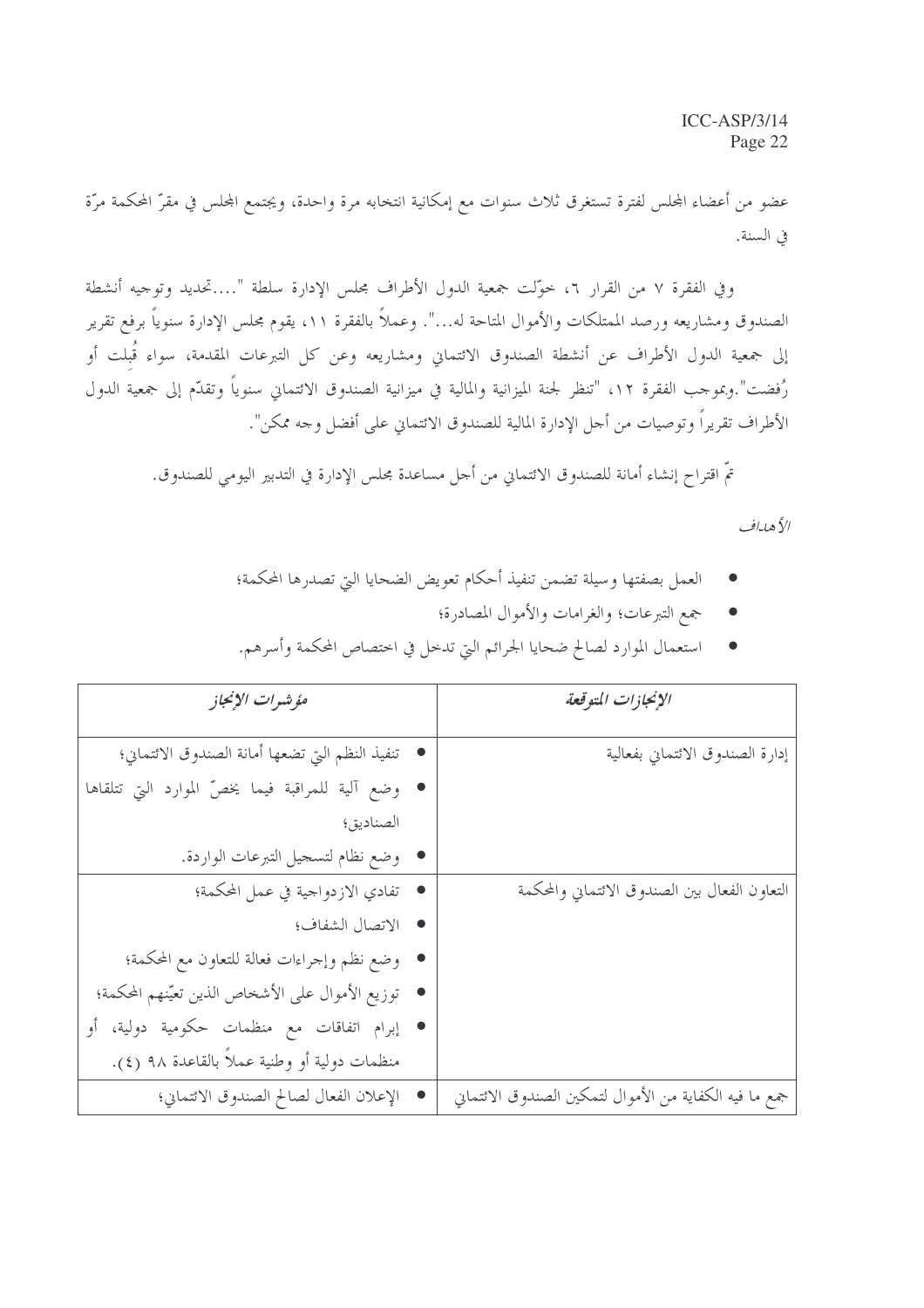| ● عدد الاتصالات (مع الحكومات مثلا، ومع المنظمات    | من الاضطلاع بالمهام الموكولة إليه |
|----------------------------------------------------|-----------------------------------|
| الدولية، والأفراد، والشركات والكيانات الأخرى؛      |                                   |
| • عدد التبرعات الواردة                             |                                   |
| • إدارة الصندوق الائتماني إدارة فعالة ومن دون دعم  | القدرة على تشغيل مكتب مستقل       |
| من طرف مكتب قلم المحكمة؛                           |                                   |
| • وضع مشاريع يقترحها مجلس الإدارة لاستعمال الموارد |                                   |
| لصالح الضحايا الذين يخضعون لاختصاص المحكمة         |                                   |
| بموجب القاعدة ٩٨ (٥).                              |                                   |
| • تقديم التقارير للمحلس بصورة منتظمة؛              | الإدارة الشفافة                   |
| ● درجة الانفتاح فيما يخصّ مصادر التمويل؛           |                                   |
| ● اعتماد معايير تسمح بتفادي توزيع غير عادل بصورة   |                                   |
| واضحة للأموال على مختلف مجموعات الضحايا.           |                                   |

الحصيلة النهائية

- الدعم المهني لمحلس الإدارة؛
- تيسير سير جميع العمليات المرتبطة بالتشغيل اليومي للصندوق الائتماني؛
	- الإعلان بفعالية للصندوق الائتماني للضحايا؛
		- التوزيع الفعلي لتعويضات الضحايا.

الميزانية المقترحة لعام ٢٠٠٥ لأمانة الصندوق الائتماني للضحايا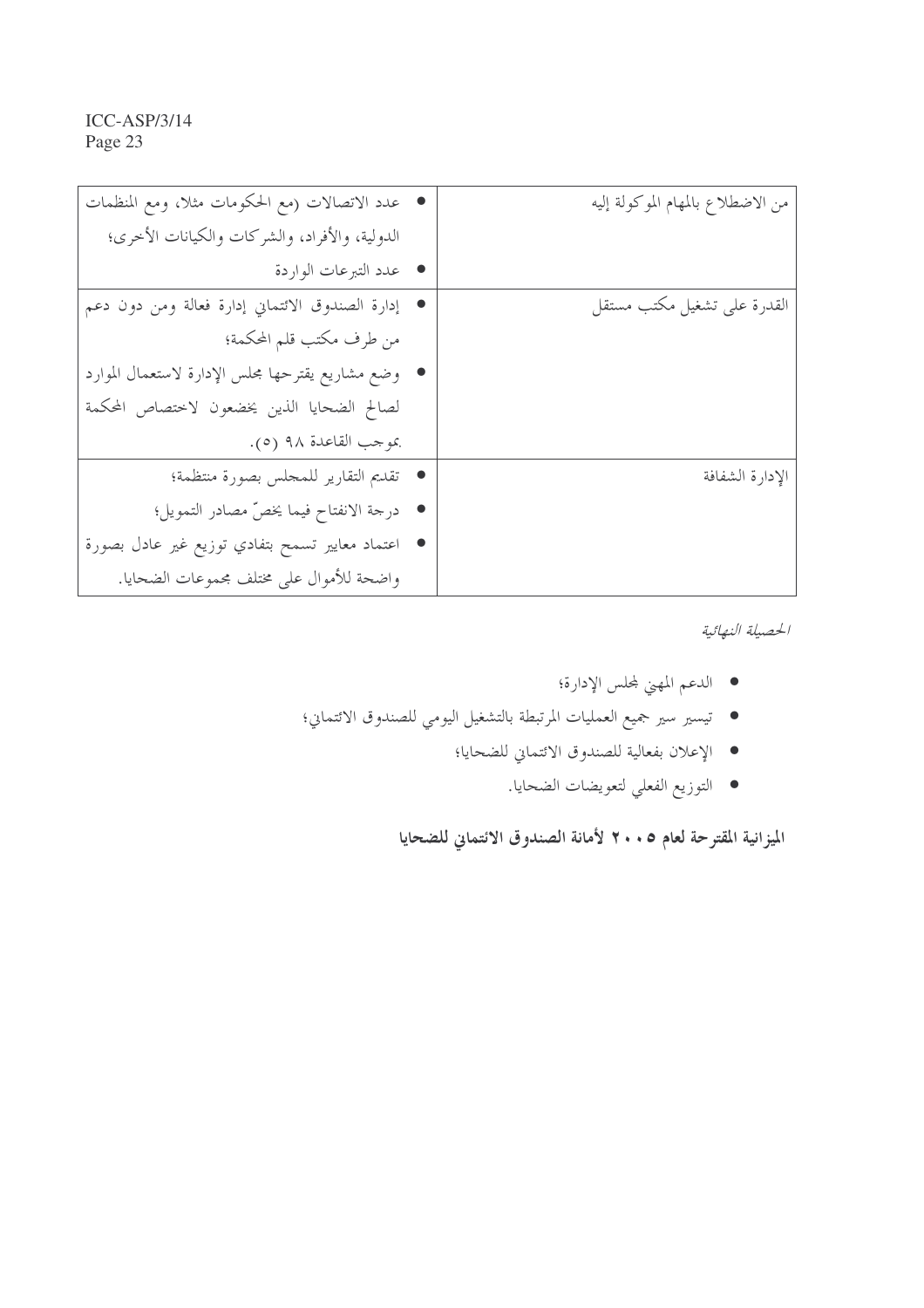الاحتياجات من الموارد

|                                         | الميزانية المقترحة لعام ٢٠٠٥           |              | جدول الوظائف لعام ٢٠٠٥ |              | جدول        | الىنسە                                       |
|-----------------------------------------|----------------------------------------|--------------|------------------------|--------------|-------------|----------------------------------------------|
|                                         | (بآلاف اليوروات)                       |              |                        |              | الوظائف     |                                              |
| المجموع                                 | أساسية<br>شرطية                        | المجموع      | شرطية                  | أساسية       | في عام ٢٠٠٤ |                                              |
| $\circ \tau \wedge, \tau$               | $\circ \tau \wedge, \tau$              | $\circ$      | $\bullet$              | $\circ$      | $\bullet$   | الفئة الفنية                                 |
| 111,5                                   | $\wedge \wedge \wedge , \xi$           | $\mathbf{r}$ | $\bullet$              | ٢            | $\bullet$   | فئة الحدمات العامة                           |
| 719, V                                  | 719, V                                 | $\mathcal V$ | $\bullet$              | $\mathcal V$ | $\bullet$   | الجمموع الفرعبي                              |
| $\lambda$                               | $\lambda$                              |              |                        |              |             | المساعدة المؤقتة العامة                      |
| $, \cdot$                               | $, \cdot$                              |              |                        |              |             | الجموع الفرعي، الفثات الأخرى                 |
| 97,70                                   | 97,70                                  |              |                        |              |             | السفر                                        |
| $\mathbf{r}, \mathbf{r}$                | $\mathbf{r}, \mathbf{r}$               |              |                        |              |             | الضيافة                                      |
| $\gamma \gamma$ , $\circ \gamma \wedge$ | $\forall \forall, \circ \forall \land$ |              |                        |              |             | الخدمات التعاقدية                            |
| $Y\xi, \circ$                           | $Y\xi, \circ$                          |              |                        |              |             | نفقات التشغيل العام                          |
| ٤                                       | ٤                                      |              |                        |              |             | اللوازم والمواد                              |
| 517, 50                                 | 517, 50                                |              |                        |              |             | الأثاث والمعدات                              |
| $\lambda$                               | $\lambda$                              |              |                        |              |             | رأس للال للتداول                             |
| $V1\xi, V1$                             | $V1\xi, V1$                            |              |                        |              |             | الجموع الفرعي، التكاليف غير التصلة بالموظفين |
| $1 \leq \cdot \tau, VV\tau$             | 1.5.7, VVT                             |              |                        |              |             | مجموع تكاليف البرنامج الفرعي                 |

تحتاج الأمانة إلى ما يكفي من الموظفين الذين تعدّ مؤهلاقمم ومعرفتهم ذات أهمية حاسمة في العمليات اليومية المتصلة بتعويض الضحايا لضمان إشراف فعال على الصندوق الائتماني للضحايا، وفي هذا الصدد يُتوقع أن يكون عبء العمل التي تقوم به الأمانة جدّ مرتفع.

بالنسبة لعام ٢٠٠٥، من المتوقع أن تقدم الأمانة المساعدة من أجل التسيير السليم لمحلس إدارة الصندوق الائتماني للضحايا، إذا لزم الأمر، في الاضطلاع بمهامه عملاً بالفقرة ٥ من مرفق قرار جمعيـــة الــــدول الأطراف ICC-ASP/1 Res.6 وتتضمن هذه المساعدة على ما يلي:

- وضع فمج للعمل يضمن الترويج للصندوق الائتماني والإعلان عن حالة الضحايا الذين يخضعون  $\sim$   $-$ لاختصاص المحكمة؛
- إقامة اتصالات مع الحكومات ومع المنظمات الدولية والأفراد والشركات وغير ذلك من الكيانات لالتماس التبرعات للصندوق الائتماني؛
	- الإشراف على كلِّ المسائل التشغيلية المتصلة بتلقَّى الأموال؛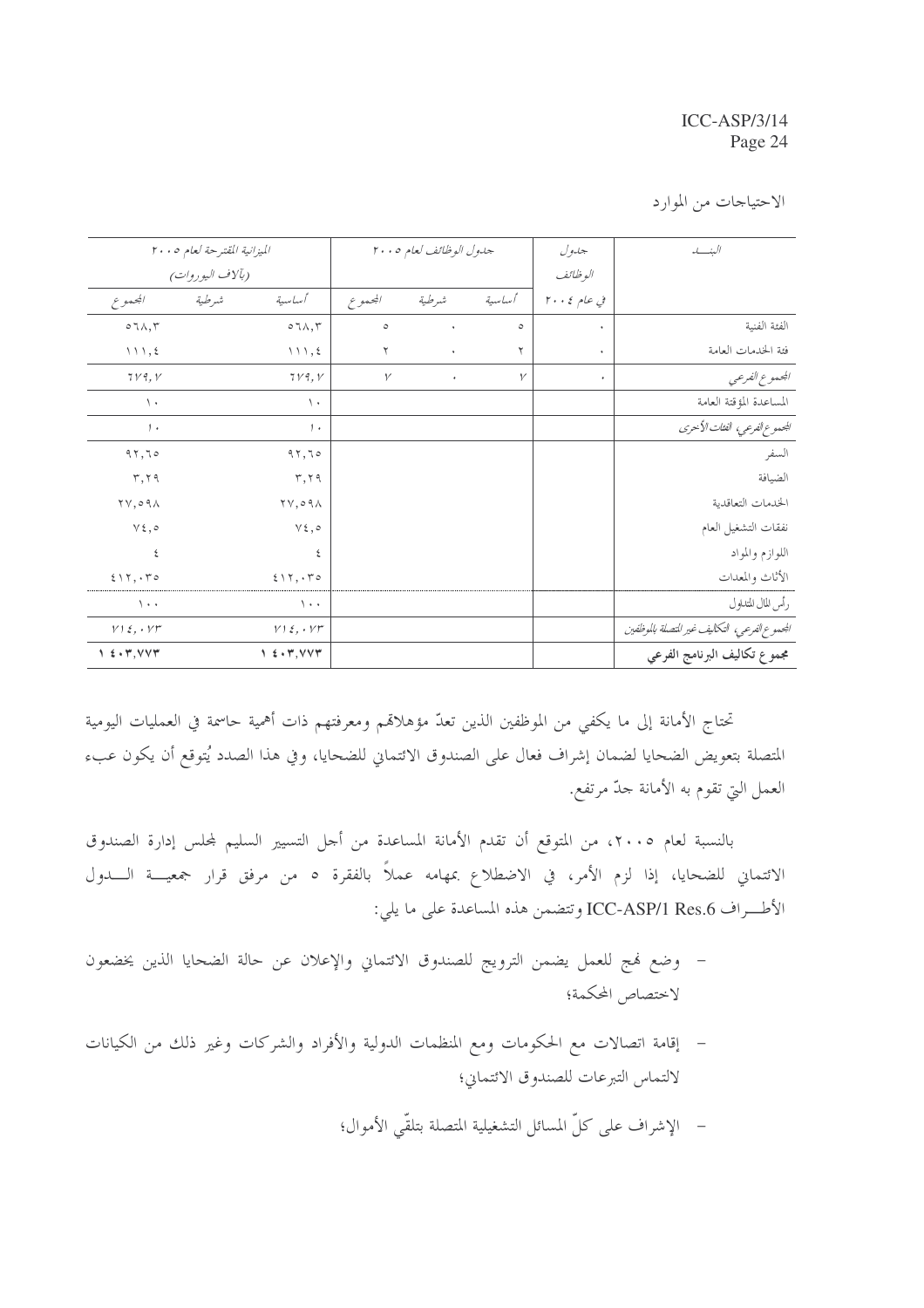- وضع آليات تيسَّر فحص مصادر الأموال التي يتلقاها الصندوق؛
- وضع معايير لرفض التبرعات التي لا تتماشى مع مبادئ المحكمة؛
	- وضع نظام لتخصيص التبرعات؛
	- مساعدة المحلس في استعراض طبيعة التبرعات ومستواها؛
- الاتصال، فيما يخصُّ المسائل ذات الصلة، مع مكتب المسجل ومع قسم مشاركة الضحايا وتعويضهم عن الأضرار ومع غير ذلك من هيئات المحكمة ومع المنظمات والهيئات الأخرى؛
- مساعدة المحلس في تقديم الآراء الكتابية والشفهية بشأن التصرُّف في الممتلكات أو الأصول بموجب القاعدتان ١٤٨ و ٢٢١ من القواعد الإجرائية وقواعد الإثبات؛
	- ' ( ' الاحتياجات من الموظفين

الموارد الأساسية:

التكاليف المتعلقة بالموظفين: \*

| المستوى                                | الرتبة             |
|----------------------------------------|--------------------|
| ۱۵۹  ورو                               | مد– ۱              |
| ۱۲۹ ۹۰۰ یورو                           | $\xi-\dot{\omega}$ |
| ۹۸ ۸۰۰ يورو                            | ف−۳                |
| $\wedge \wedge \wedge \cdots$<br>يورو  | ف−۲                |
| $\circ \circ \vee \cdot \cdot$<br>يورو | $0 - 7/2 - 2$      |

\* تستند الأرقام المتعلقة بالوظائف من الفئة المهنية والوظائف من الخدمات العامة إلى التكاليف الموحدة للأجور لعام ٢٠٠٥.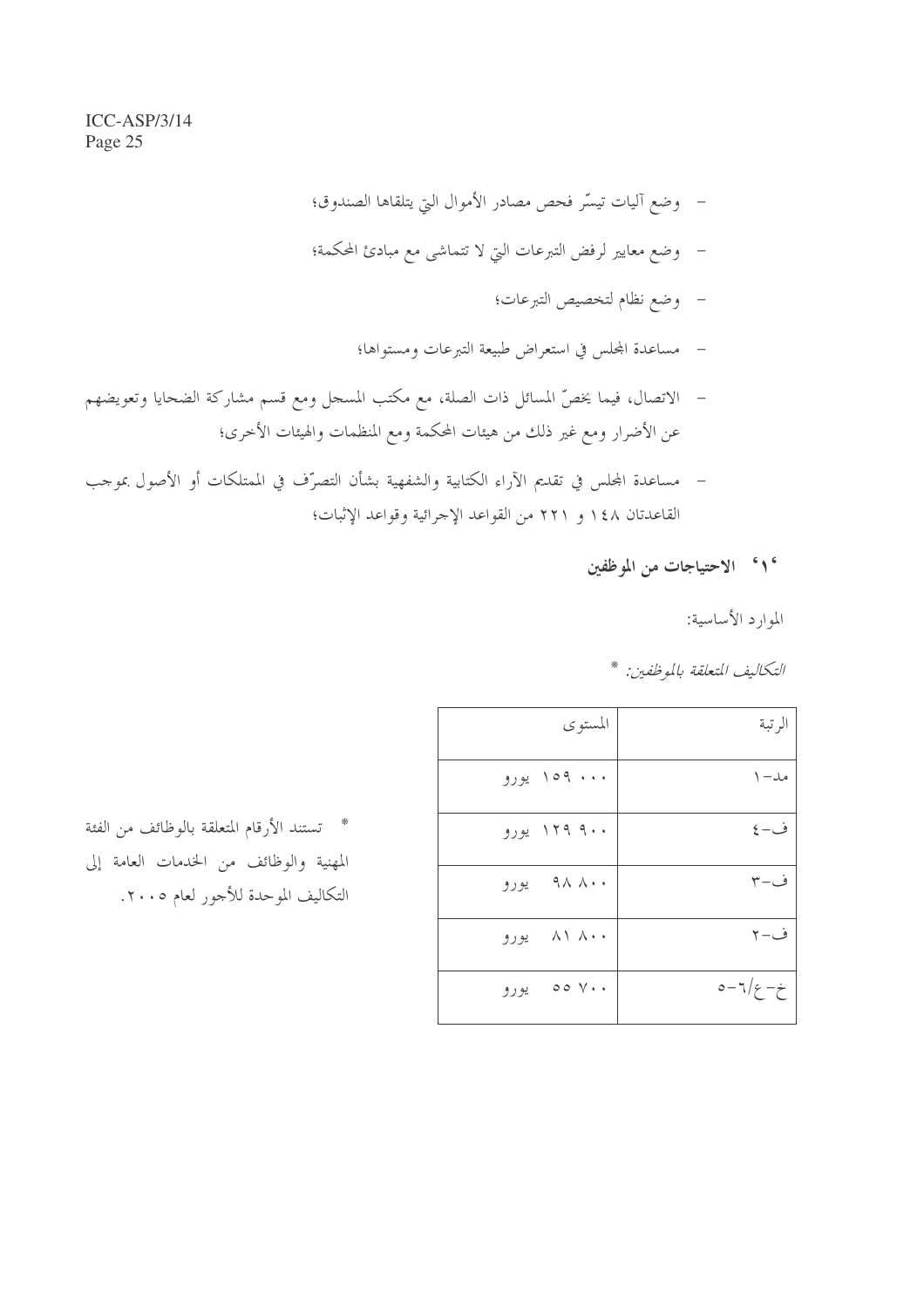مدير تنفيذي (مد-۱)

سيكون هذا الموظف مسؤولاً عن الإدارة بشكل عام فيدير وينسّق السياسات العامّة والخاصة والبرامج والأنشطة التي يضطلع ها الصندوق الائتماني للضحايا. وأثناء إشرافه على أعمال موظفي الأمانة ينفذ أهداف الصندوق العامة ومتطلباته كما يحدّدها مجلس الإدارة على الأحلين المتوسّط والطويل.

تشتمل مسؤوليات المدير التنفيذي على المهام التالية:

- وضع المبادئ التوجيهية والإشراف عليها لتقديم الآراء القانونية أو المشورة بشأن المسائل المتعلقة بالتعويض وبمهام الصندوق الائتماني للضحايا وأمانته وأنشطته وهيكلته؛
- توفير المبادئ التوجيهية و/أو توجيه صياغة وتنفيذ حملات إعلام الجمهور والتوعية التي يضطلع بما  $\mathcal{L}_{\mathcal{A}}$ الصندوق الائتماني وكذلك توجيه برامج دفع الأموال؛
- توفير وضمان معايير عالية الجودة وفعالية في التكاليف فيما يخص البرامج والأنشطة التي يضطلع ها الصندو ق؛
- إسداء المشورة وتقديم المساعدة في حلَّ المسائل الإجرائية والموضوعية لمجلس الإدارة فيما يخص كل المسائل المتعلقة بإدارة الصندوق والإشراف عليه وتمثيل أمانة الصندوق أثناء الاجتماعات التشريعية والمتعددة التخصصات، واحتماعات ما بين الأجهزة؛
	- إدارة برامج الصندوق وأنشطته وإدماجها عند الضرورة مع هيئات المحكمة؛
- إجراء المشاورات والمشاركة في المفاوضات مع ممثلين رفيعي المستوى من الدول الأطراف أو من المنظمات وتمثيل المنظمة في غيرها من المنظمات والهيئات؛
- تحليل الاقتراحات المتعلقة بالميزانية وبالموظفين وتنسيقها وصياغتها واعتمادها وتقديمها ومفاوضتها وتبريرها، وتدبير الموارد المتعلقة بالموظفين والموارد التعاقدية.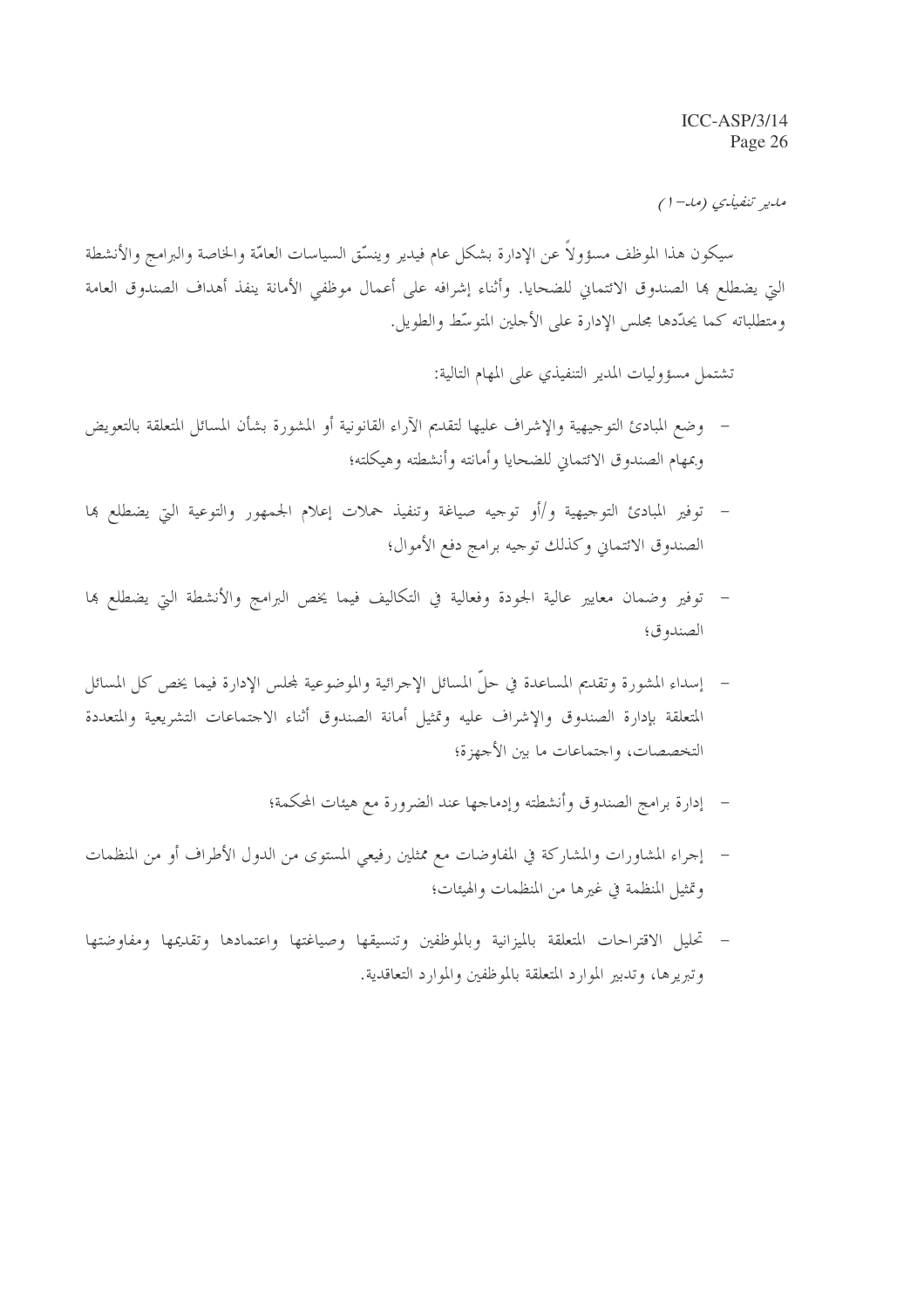### موظف مسؤول عن جمع الأموال (ف-٤)

يقوم الموظف المسؤول عن جمع الأموال بتحديد واستهداف الفرص الجديدة وإقامة علاقات مع المانحين من أجل تعظيم الدخل. وتشتمل مسؤوليات هذه الوظيفة على تحديد أنواع عمليات جمع الأموال وصياغة برامج/حملات من أجل تنفيذها، وإعداد حدول زمني لجمع الأموال، وإسداء المشورة بشأن مجموعات الأشخاص الذين يتطوعون للمساعدة في جمع الأموال وتوجيه هذه المحموعات، والاحتفاظ بسجلات التمويل وتقديم الأفكار ومصادر التمويل الناجحة. وسيعمل هذا المسؤول مع مجموعة واسعة من الأفرقة المناصرة.

أحصّائبي في الإدارة المالية (ف-٣)

يحتفظ الأخصائي في الإدارة المالية بالسجلات المالية لأمانة الصندوق الائتماني ويتأكد من تنفيذ جميع إجراءات المراقبة الداخلية للصندوق ويُعدّ الموظف مسؤولاً على ضمان تطبيق النظم والإجراءات والأنشطة السليمة في محال المحاسبة كما يضمن عمليات مراقبة الحسابات. ويدير الأموال الواردة على الصندوق أو المحالة إليه بما فيها عمليات تدوين أو دفع أو استثمار هذه الأموال. ويضع هذا الموظف نظاما يسمح بفصل الأموال استناداً لمختلف مصادرها كما يُعدّ مسؤولاً على متابعة كلِّ الأموال المدفوعة. ويقوم أيضاً بوضع الترتيبات المتعلقة بالخدمات المصرفية. ويُستشار بشأن الجدوى الاقتصادية التي تكمن في المشاريع التي يضعها مجلس الإدارة.

### مسؤول عن الاتصال وإعلام الجيمهور (ف-٣)

سيعمل المرشح لهذه الوظيفة بوصفه جهة الاتصال الرئيسية بين الصندوق الائتماني والضحايا وذلك في المحكمة ومن خلال المبادرات الميدانية. ويكلَّف بوضع وتنفيذ برامج إعلامية وحملات في مجال التوعية لتعزيز فهم أفضل لأهداف وأنشطة الصندوق الائتمان للضحايا وغير ذلك من أصحاب المصلحة وخاصة في المحالات التي تخضع للتحقيق من طرف مكتب المدعى العام. ويقيم علاقات تعاونية بين الأمانة والضحايا وأسرهم وممثليهم والسلطات المحلية والإقليمية ومنظمات المحتمع المدني والمحامين.

#### مسؤول قانويي معاون (ف-٢)

يصوغ هذا الموظف نظماً لإدارة وتيسير أنشطة وبرامج الصندوق الائتماني للضحايا وذلك تحت إشراف المدير التنفيذي. ويوفر الدعم لرئيس مجلس الإدارة. وتتضمن هذه الوظيفة إجراء بحوث موضوعية بشأن القضايا القانونية المعقدة المتعلقة بالتعويض وكذلك عن المسائل المتعلقة بمهام الصندوق الائتماني وهيكلته وأنشطته. وتشتمل على إصدار وثائق المعلومات الأساسية مثل الدراسات والتقارير والآراء القانونية وكذلك المراسلات. وينظم المسؤول القانوين المعاون ويحضر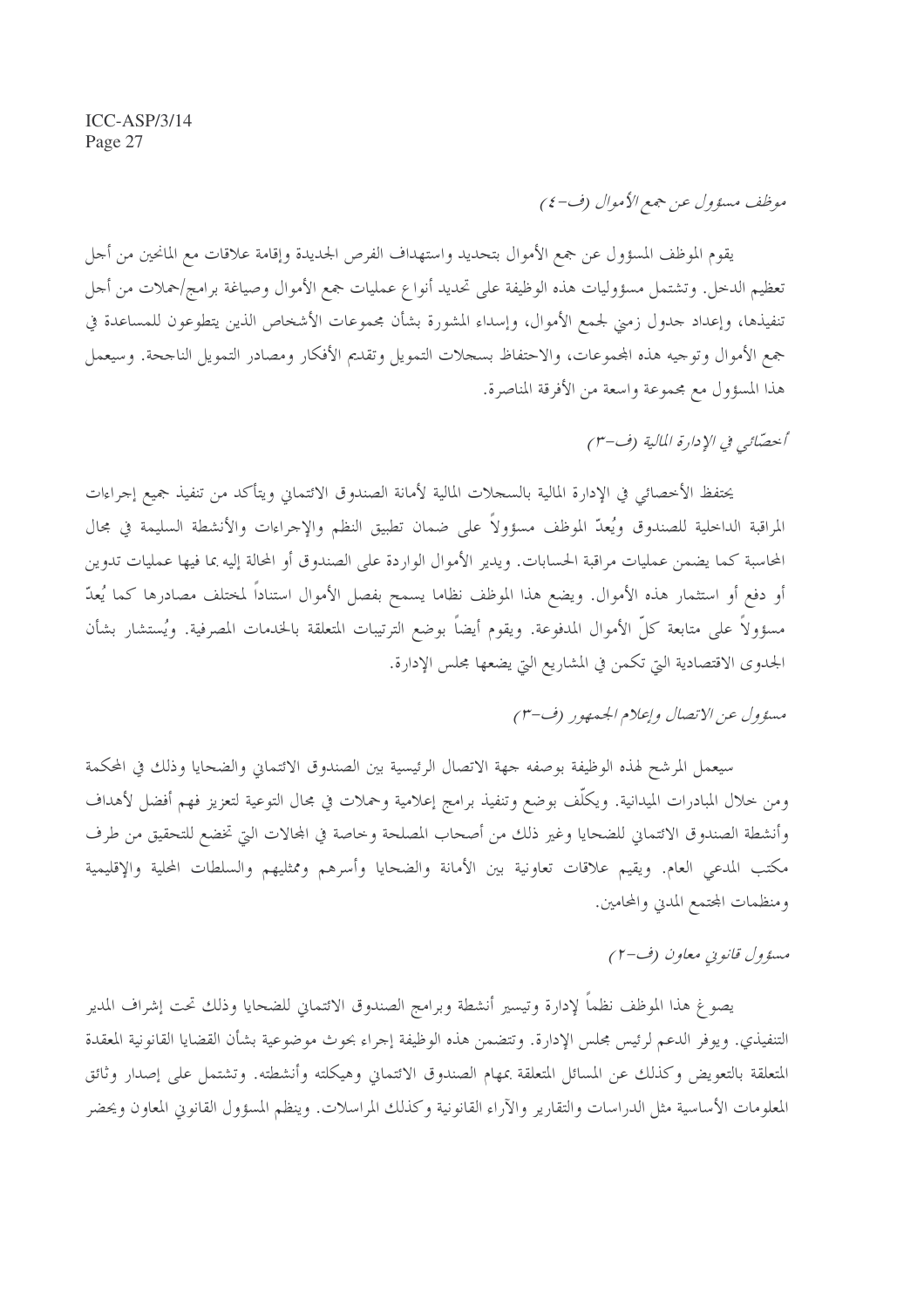الاجتماعات العامة وحلقات التدارس ودورات العمل المتعلقة بمذا الموضوع. ويساعد الضحايا ومجموعات الضحايا وممثلي الضحايا عند الاقتضاء. وكنتيجة لهذه المسؤوليات تكون لهذا الموظف اتصالات كثيرة مع الضحايا ومع مجموعات الضحايا والرابطات المحلية ورابطات المحامين والمنظمات غير الحكومية والمحامين الذين يمثلون الضحايا وأسرهم.

### أبحصائبي في نظم الإعلام الحاسوبية (خ ع-7)

تشتمل هذه الوظيفة على تخطيط وتصميم واستحداث وتطبيق وصيانة نظم الإعلام الحاسوبية للأمانة. ويُعدّ هذا الموظف مسؤولاً عن إعداد دراسات جدوى هذه النظم، وتحليل وتعديل التطبيقات الموجودة وصيانة برامج النظم، وتصميم وصياغة البرامج الحاسوبية ووضع قواعد البيانات. ويُكلف باستحداث وصيانة تنظيم البيانات وتيسير الوصول إليها. وسيعدَّ جهة وصل مع قلم المحكمة وخاصة مع قسم مشاركة الضحايا وتعويضهم عن الأضرار فيما يخص البيانات الَّتِي تُحمع بواسطة استمارات طلب التعويض. إضافة إلى هذا سيقدم الدعم التشغيلي للمستعملين ويقدم لهم المشورة عن أنسب المعدّات والبرامجيات الحاسوبية لمختلف المهامّ التي ستضطلع بما الأمانة. وسينظم دورات تدريبية ودروس توضيحية للنظم لصالح المستعملين.

مساعد إداري (خ ع-٥)

يقوم المساعد الإداري بمهام الدعم في المحال الإداري ومجال السكريتارية داخل الأمانة، تحت إشراف المدير التنفيذي. ويكلف بمتابعة ورصد جميع الاعتمادات والنفقات التي تخصُّ الأمانة؛ ويضطلع بالمهام بإدارة الأمانة صلة وثيقة مع الأقسام المعنية في قلم المحكمة؛ ويضطلع بالأعمال المتصلة بإعداد الوثائق المتعلقة بالميزانية؛ ويخبر موظفي الأمانة فيما يتعلق بالمسائل الإدارية العامة. ويبحث المراسلات والوثائق من أجل استكمالها وتدقيقها بالنسبة للأسلوب والنحو. ومن مسؤولياته الإضافية تنسيق الجدول الزمني لأعمال المدير التنفيذي بترتيب احتماعاته/مواعيده مع المسؤولين داخل المحكمة وخارجها؛ والحفاظ على نظام ترتيب وثائق العمل؛ ورصد المراسلات الواردة.

المساعدة المؤقتة العامة

سوف تدعو الضرورة لهذه المساعدة لمدة ثلاثة أشهر لتنظيم اجتماع مجلس الإدارة السنوي ويُكلف الموظفون بالعمليات اللو حستية والتحضيرات المتعلقة بالاحتماع.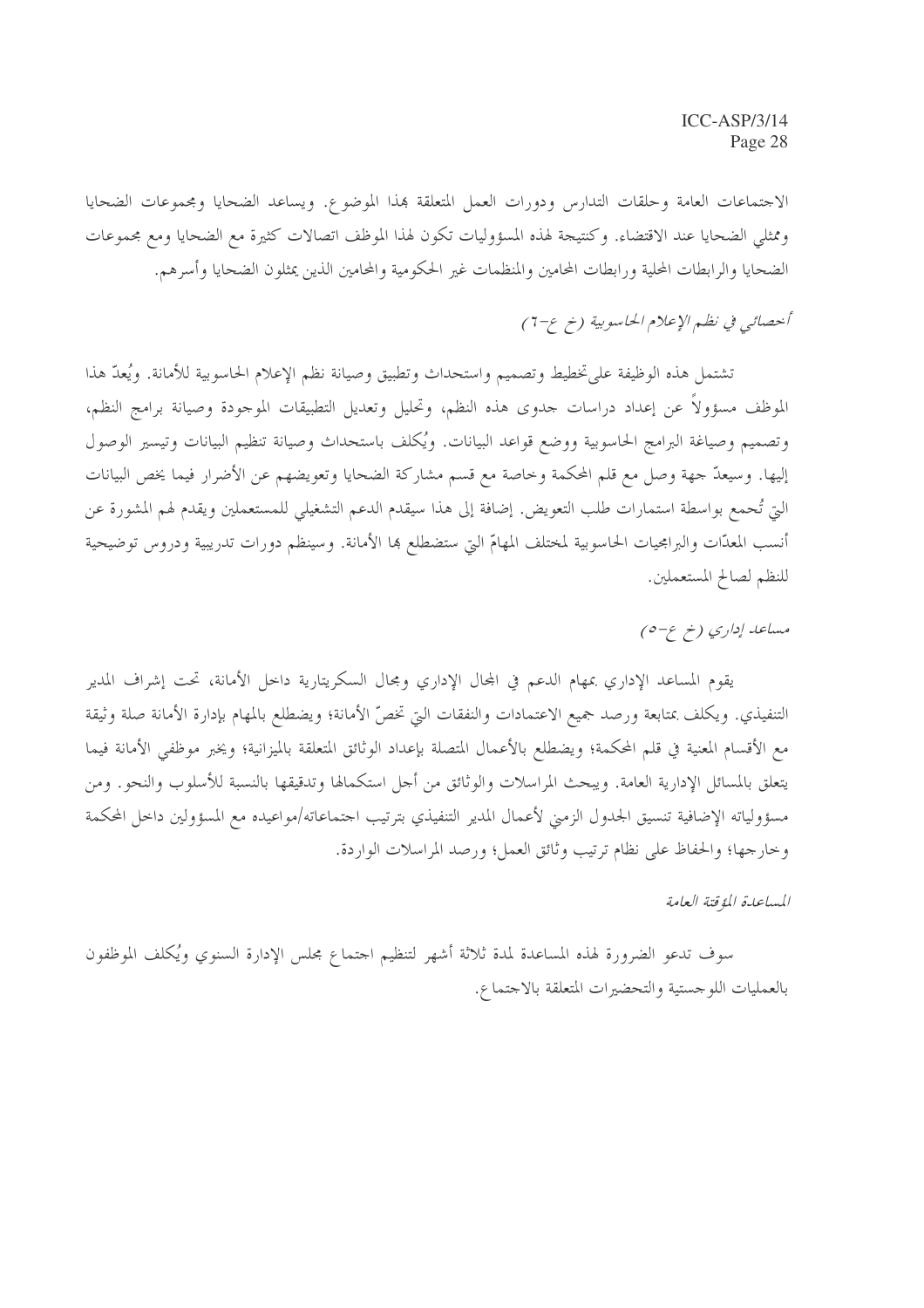### ٢٠ - الاحتياجات غير المتصلة بالموظفين

الموارد الأساسية:

تكاليف وضع مكتب (متطلبات الخدمات العامة)

ينبغي ميزنة التكاليف المتصلة بالأدوات والأجهزة ميزنة كاملة. ستكون الاحتياجات بالنسبة لسبعة أشخاص يشتغلون في الأمانة كما يلي:

| محموع التكلفة لكل بند (يورو)      | سعر الوحدة (يورو)      | عدد الوحدات    | البند (البنود)                 |
|-----------------------------------|------------------------|----------------|--------------------------------|
|                                   |                        |                | التجهيزات المكتبية             |
| $\gamma \circ \gamma \circ \cdot$ | $Y \wedge \circ \cdot$ | $\vee$         | محطات تشغيل                    |
| $Y \circ Y$                       | $\xi$<br>$\xi$ .       | $\wedge$       | خزانة مكتبية                   |
| $\wedge$ $\uparrow$ $\circ$       | 170                    | $\circ$        | رفوف كتب                       |
| $\Upsilon$ $\Upsilon$ $\Upsilon$  | $\circ$ $\circ$        | ٤              | سبورة                          |
| $Y \cdot Y \cdot 0$               |                        |                | الجموع الفرعي                  |
|                                   |                        |                | قاعة اجتماع (واحدة)            |
| 1.19.                             | 1.19.                  | $\lambda$      | طاولة                          |
| 19.1                              | 19.                    | $\backslash$ . | كراسي                          |
| $\setminus$ { $\cdot$             | $\backslash$ { $\cdot$ | $\lambda$      | مشجب                           |
| Y Y Y                             |                        |                | المجموع الفرعي                 |
|                                   |                        |                | قاعة المحفوظات                 |
| 1.19.                             | 1.19.                  |                | طاولة                          |
| $\mathsf{r}\wedge\cdot$           | 19.                    | ٢              | كراسي                          |
| $Y \circ Y$                       | 八八、                    | ٤              | خزانة (فولاذية مزودة بأقفال)   |
| $Y Y \cdot \cdot$                 | $Y Y \cdot \cdot$      | $\lambda$      | آلة تقطيع أوراق (متوسطة الحجم) |
| $Y$ $Y$ $9$ $\cdot$               |                        |                | المحموع الفرعي                 |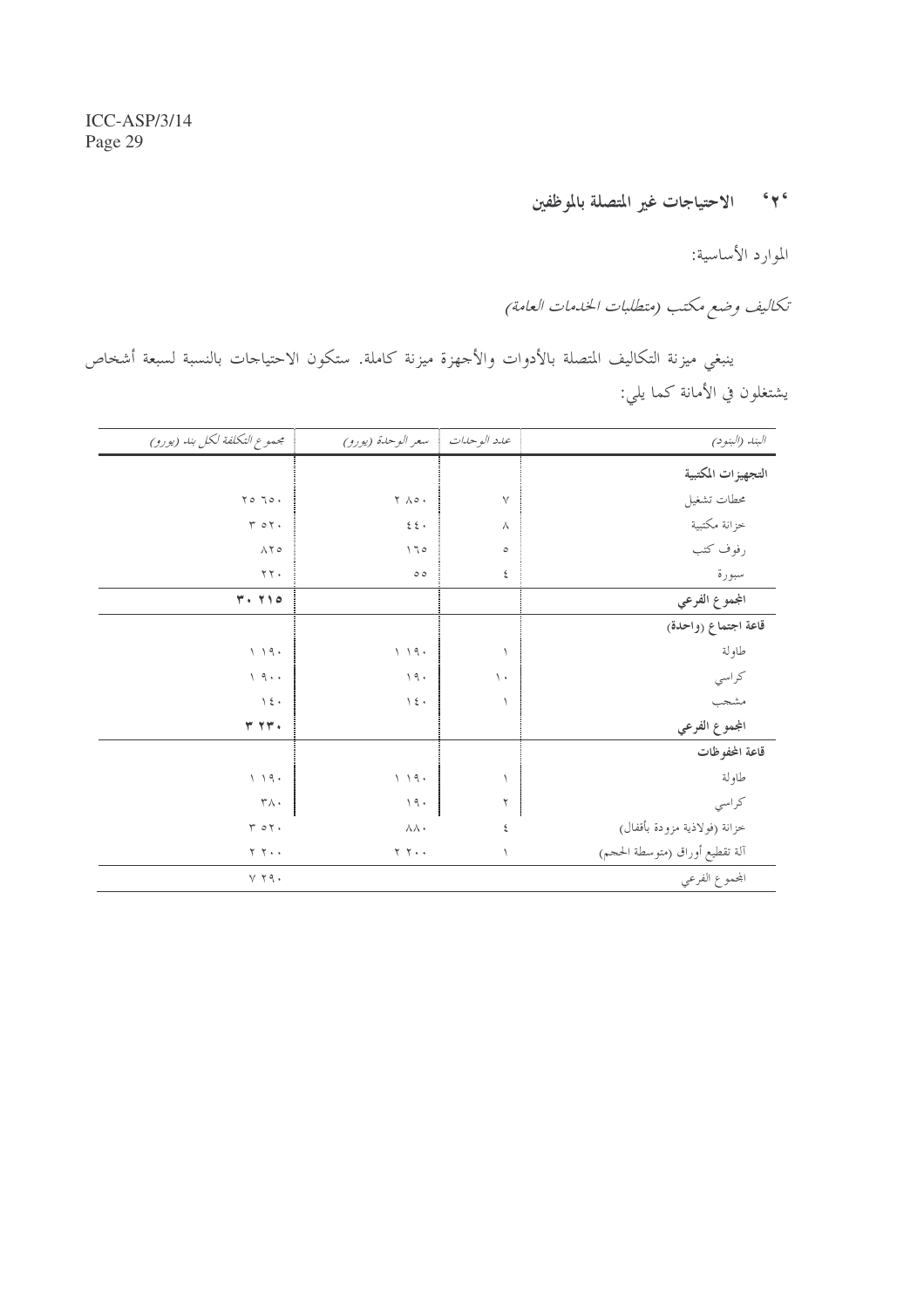الاحتياجات في مجال تكنولوجيا المعلومات

| مجموع التكلفة لكل بند (يورو)      | عدد الوحدات   سعر الوحدة (يورو)   |   | البند (البنو د)                |
|-----------------------------------|-----------------------------------|---|--------------------------------|
| 10.5                              | $\vee$ $\vee$ $\cdot$             | ٩ | حواسيب (۱)                     |
| $Y$ $0 \cdot \cdot$               | $0 + 1$                           | ٥ | طايعة                          |
| ۰ ، ۲ ۲                           | ۲ ٦٠٠                             |   | حاسوب منقول                    |
| 20.1                              | $\circ \cdot \cdot$               | ٩ | برامجيات (مختلفة)              |
| <b>T. </b>                        | <b>T. </b>                        |   | خدمة الشىكة                    |
| $\lambda$ $\tau$                  | 7.1                               | ۲ | أجهزة شخصية                    |
| .                                 | $\circ \cdot \cdot \cdot$         | ۲ | جهاز نسخ/مسح ضوئي/فاكس مدمج    |
| $\vee$ $\vee$ $\cdot$             | $2 \cdot \cdot$                   | ٣ | هواتف منقولة واشتراكات         |
| $5 + 1$                           | $\circ \cdot \cdot$               | Λ | منصة وأجهزة الهاتف             |
| <b>T. </b>                        | $r \ldots$                        |   | الربط بشبكة المحكمة            |
| $Y \cdot \cdot \cdot \cdot$       | $Y \cdot \cdot \cdot \cdot$       |   | عقد إضافي لصيانة أتمتة المكاتب |
| $Y \circ \cdot \cdot \cdot \cdot$ | $Y \circ \cdot \cdot \cdot \cdot$ |   | قاعدة البيانات <sup>(٢)</sup>  |
| 371 T                             |                                   |   | ثالثا– المجموع الفرعي          |

التكاليف الإضافية :

|                                         | لنفقات (المقدّرة)                                                                                |
|-----------------------------------------|--------------------------------------------------------------------------------------------------|
|                                         |                                                                                                  |
| $\gamma \circ \cdots$                   | إيجار المكاتب (٢٠٠ متر مربّع)                                                                    |
| $V \circ \cdot \cdot$                   | النفقات التشغيلية العامة (التنظيف والتأمين إلخ)                                                  |
| $\cdots$                                | لاتصالات                                                                                         |
| $2 \rightarrow \rightarrow \rightarrow$ | الأدوات المكتبية                                                                                 |
| $2 + 1 + 1$                             | <b>نفقات متنوعة</b> (بروتوكول، سفر الموظفين)                                                     |
| $0 \leq \cdots$                         | ترجمة الوثائق/الأمانة (بسعر ٤٥ يورو للصفحة [=٣٠٠ كلمة])                                          |
| 12.5                                    | استشارة الخبراء (استشارتان مع ثلاثة خبراء، يُقدّم لهم البدل اليومي وتكاليف السفر وتكاليف الوصول) |
| لمتطلبات                                | النفقات (المقدرة)                                                                                |
| $\cdots$                                | اعدة العامة المؤقتة (تنظيم المؤتمر) ٣ أشهر في المجموع                                            |
| .                                       | رأس المال المتداول <sup>(٣)</sup>                                                                |
| 7. A T                                  | لجموع الفرعي                                                                                     |

من المتوحى إنشاء وظيفتين للمتدربين داحل الأمانة.  $(1)$ 

من المزمع تمويل قاعدة البيانات من التبرعات لكن يجري النظر في حيارات بديلة. وتعد هذه الأرقام أدنى مبلغ ضروري لوضع قاعدة بيانات.  $(7)$ 

<sup>(</sup>٣) بما في ذلك كل التكاليف المتعلقة بالاجتماعات عن بعد. أنظر الإضافة ١ للمزيد من المعلومات، إذ أن الخيار (ب) هو الأفضل.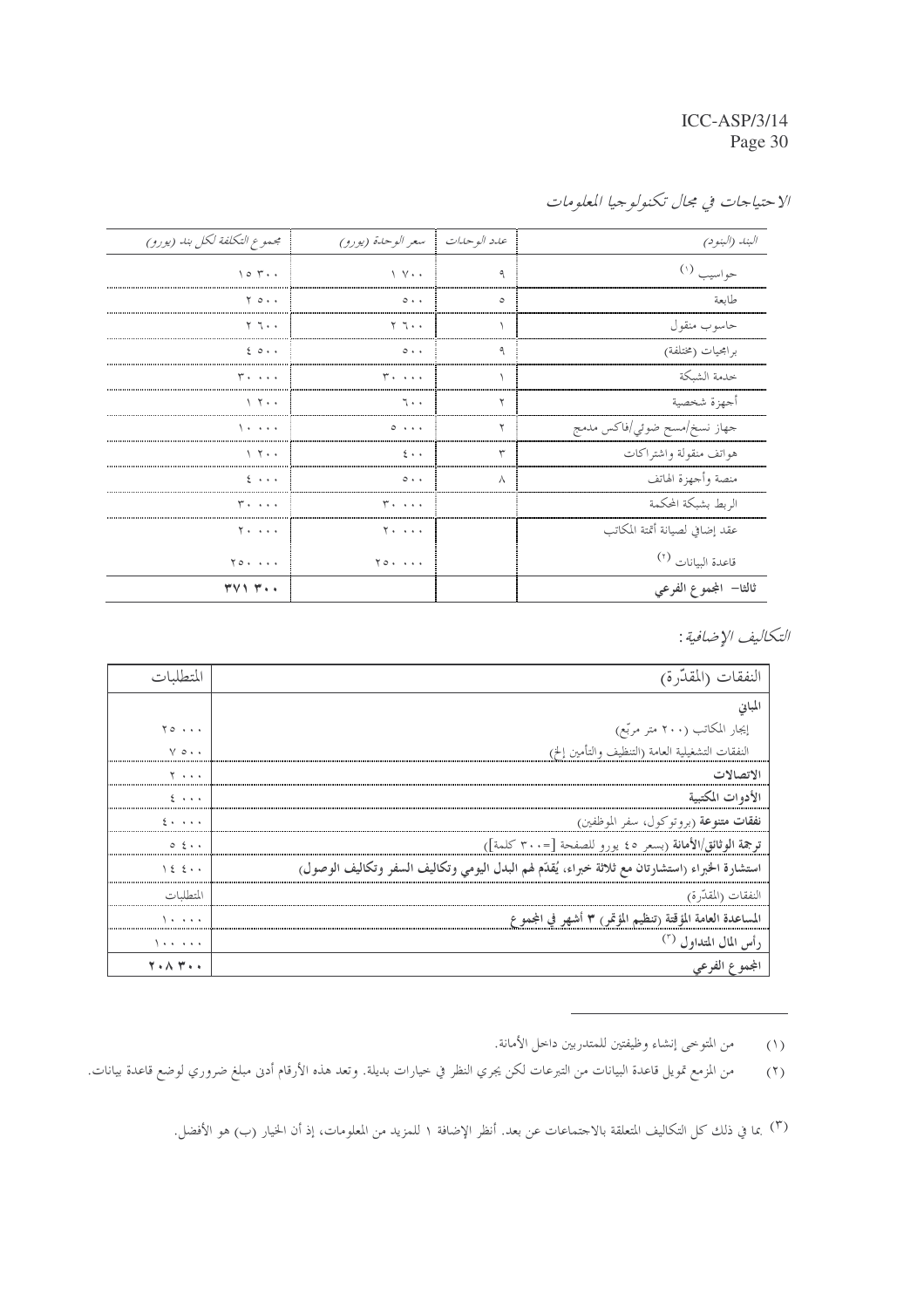اجتماع مجلس الإدارة

بموجب الفقرة ٢ من مرفق قرار الجمعية العامة ICC-ASP/I/Res.6 يعمل أعضاء المجلس بصفتهم الخاصة وبالمجان. ولكن بالنسبة لتكاليف اجتماع مجلس إدارة الصندوق الائتماني للضحايا المعقود من ٢٠ إلى ٢٢ نيسان/أبريل ٢٠٠٤ فقد تمَّ تخصيص اعتمادات في الميزانية البرنامجية لعام ٢٠٠٤ للمحكمة من أجل دعم هذا الاجتماع الأول.

بالنسبة لعام ٢٠٠٥، وبإنشاء أمانة الصندوق الائتماني للضحايا، توصى اللجنة بتخصيص الاعتمادات الكافية في الميزانية لتنظيم مثل هذه الاحتماعات، وسيُعقد واحد من هذه الاحتماعات في لاهاي (') حيث يمكن لمحلس الإدارة أن يستعمل مرافق المحكمة. وفي هذا الصدد يرد أدناه وصف للتكاليف ذات الصلة التي يجب مراعالها بالنسبة لاحتماع واحد لمجلس الإدارة في لاهاي. وبالإضافة إلى تنظيم اجتماع واحد من اجتماعات مجلس الإدارة تتضمن اعتمادات الميزانية تكاليف السفر إلى الميدان.

<mark>'۱</mark> مسموع اجتماع مجلس الإدارة في لاهاي

ينبغي مراعاة التكاليف التالية:

| السعر التقريبي باليوروات      | السفر جوّاً ذهاباً وإياباً إلى لاهاي |
|-------------------------------|--------------------------------------|
| $\vee$ $\vee$ $\circ$ $\cdot$ | من عمان                              |
| T V                           | من كاب تاون                          |
| $Y \circ Y$                   | من سان خوسيه                         |
| $\wedge$ $\uparrow$ $\wedge$  | من وارسو                             |
| $\circ \circ \cdot$           | من باريس                             |
| 9.74                          | المجموع الفرعي                       |

• السفر في درجة الأعمال:

• التكاليف الأخرى

يُرجى ملاحظة، أنه بموجب الفقرة ٤ من مرفق القرار ٦: "يجتمع المجلس على الأقل مرة في السنة في مقرّ المحكمة" .  $(5)$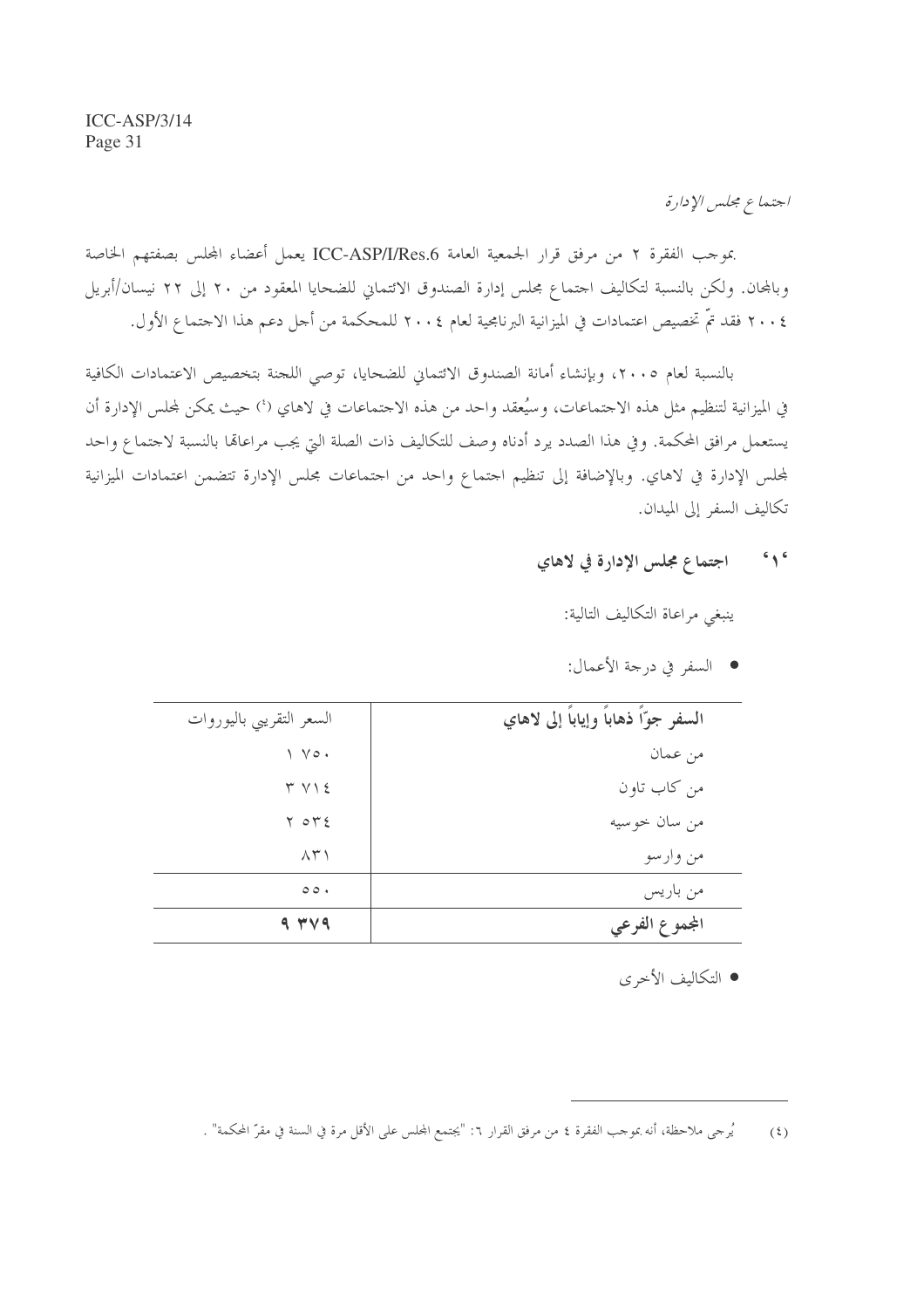## $(\mathring{\mathcal{V}})$

| السكــــــــن                | السعر التقريبي باليوروات  |
|------------------------------|---------------------------|
| ليلتين لخمسة أشخاص في الفندق | $Y$ 97 $\Lambda$          |
| نفقات السفر                  | 7.1                       |
| المحموع الفرعي               | $\uparrow$ 0 7 $\uparrow$ |

### $(\hookrightarrow)$

| السعر التقريبي باليوروات                   | خدمات الترجمة التحريرية والترجمة الشفهية             |
|--------------------------------------------|------------------------------------------------------|
|                                            | الترجمة الشفهية الخارجية للمؤتمر لمدة يومين بسعر ٣٧٦ |
| $\mathcal{T}\ \mathcal{T}\cdot\mathcal{A}$ | يورو في اليوم لكل مترجم إضافة إلى بطاقة السفر        |
|                                            | (٩٠٠ يورو) الانكليزية والفرنسية                      |
|                                            | المحاضر الحرفية ٢٢٠ يورو في الساعة                   |
| $Y \cdot \xi$ .                            | باللغتين الانكليزية والفرنسية ليومين أثناء المؤتمر   |
| $\wedge\; \circ \circ \cdot$               | ترجمة وثائق ما قبل الدورة ١٠٠ صفحة                   |
|                                            | وثائق أثناء الدورة: ١٥ صفحة                          |
|                                            | وثائق ما بعد الدورة: ٧٥ صفحة                         |
|                                            | (بسعر ٤٥ يورو للصفحة [-٣٠٠ كلمة])                    |
| <b>TY 191</b>                              | المجموع الفرعي                                       |

### $\tilde{\epsilon}$

| الضيافة                      |                       |
|------------------------------|-----------------------|
| المطعم (ليومين)              | 49.                   |
| العشاء (١٥ شخصا، ليوم واحد)  | .                     |
| الغداء (١٥ شخصا، لمدة يومين) | $Y \cdot \cdot \cdot$ |
| المجموع الفرعي               | <b>٣٢٩٠</b>           |
|                              |                       |

| ۳۸ ٤٣٥ | مجموع التكاليف لاجتماع واحد |
|--------|-----------------------------|
|        |                             |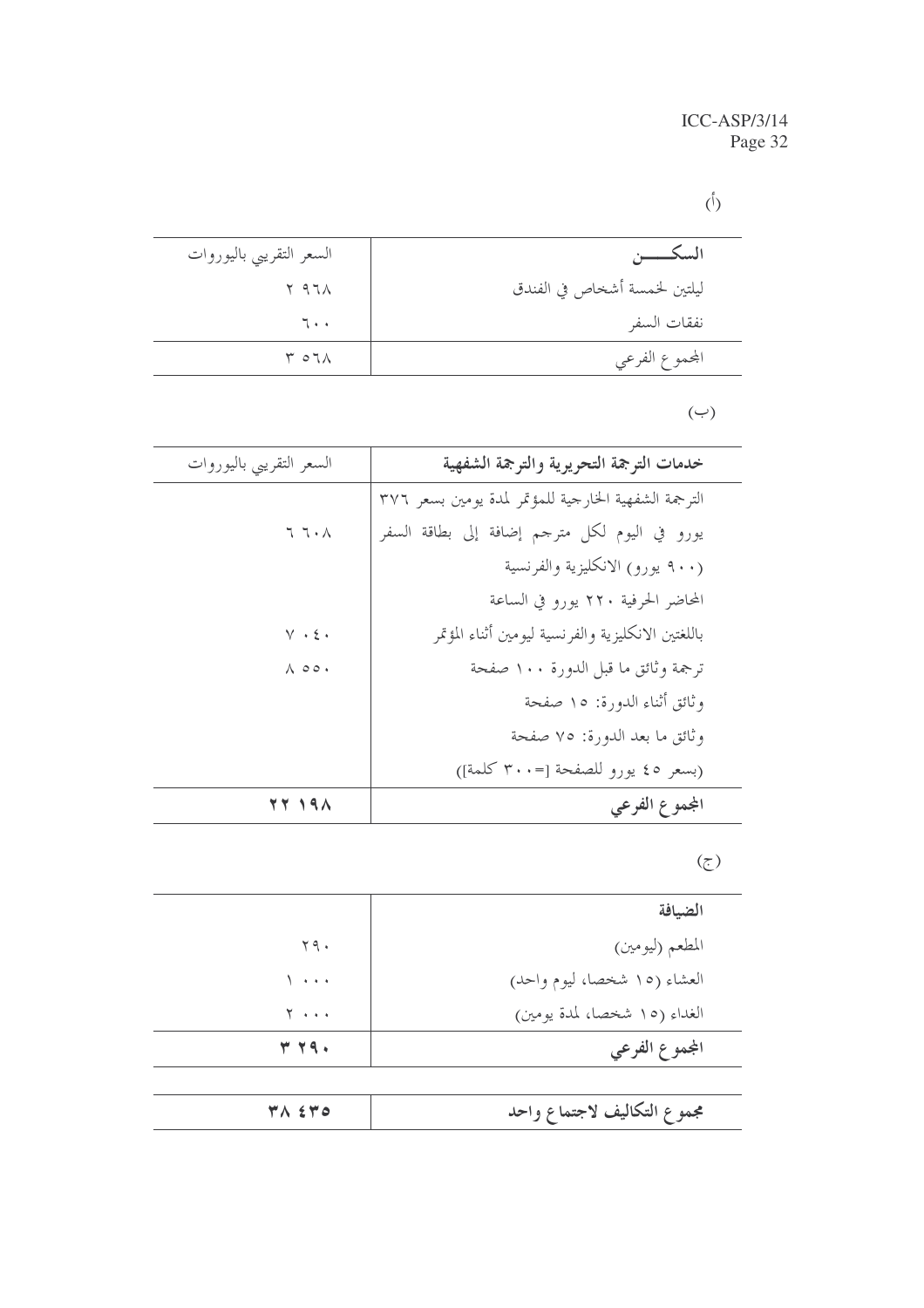۲<sup>۰</sup> السفر إلى الميدان

يجب مراعاة التكاليف التالية:

| السعر التقريبي باليوروات                                        | السفر إلى أوغندا: سفر واحد دام ٥ أيام لمجموعة سبعة                                                      |
|-----------------------------------------------------------------|---------------------------------------------------------------------------------------------------------|
|                                                                 | أشخاص منهم عضوان من الأمانة، ومترجم شفهي                                                                |
|                                                                 | وضابطا أمن وعضوان من مجلس الإدارة                                                                       |
|                                                                 | بطاقة الطائرة، والضريبة الإضافية، والبدل اليومي                                                         |
|                                                                 | ونفقات السفر                                                                                            |
| $\forall \wedge \circ \circ \forall$                            | $=V X \xi + V Q = V Y + ((V Y X Q) + Q Q + Y * R)$                                                      |
|                                                                 | استئجار السيارة                                                                                         |
| $\circ \cdot \cdot$                                             | ۱۰۰ يورو في اليوم (لخمسة أيام)                                                                          |
| $Y \rightarrow \cdots$                                          | النفقات غير المتوقعة                                                                                    |
| $Y \circ Y$                                                     | جمهورية الكونغو الديمقراطية: سفر واحد دام ٥ أيام                                                        |
|                                                                 | لمجموعة سبعة أشخاص منهم عضوان من الأمانة،                                                               |
|                                                                 | ومترجم شفهي، وضابطا أمن وعضوان من مجلس                                                                  |
|                                                                 | الإدارة بالإضافة إلى الموارد الضرورية لسفر محلى واحد                                                    |
|                                                                 | بطاقة الطائرة والضريبة الإضافية والبدل اليومى ونفقات                                                    |
|                                                                 | السفر                                                                                                   |
| $\begin{array}{c} \nabla \wedge \circ \wedge \cdot \end{array}$ | $=V X \xi + V \xi = \Upsilon + (\Upsilon V) X \delta + \zeta + \zeta + \kappa$                          |
|                                                                 | استئجار السيارة                                                                                         |
| $O + 4$                                                         | ۱۰۰ يورو في اليوم، لخمسة أيام                                                                           |
|                                                                 | السفر المحلي                                                                                            |
| $Y Y \xi.$                                                      | $=(\wedge \xi \cdot = \vee x \wedge \zeta \cdot )+(\wedge \xi \cdot \cdot = \vee x \zeta \cdot \cdot )$ |
| ۰۰۰ کا                                                          | نفقات مختلفة بما في ذلك استئجار قاعة الاحتماع                                                           |
|                                                                 |                                                                                                         |
| 704.7                                                           | مجموع تكاليف السفر إلى الميدان                                                                          |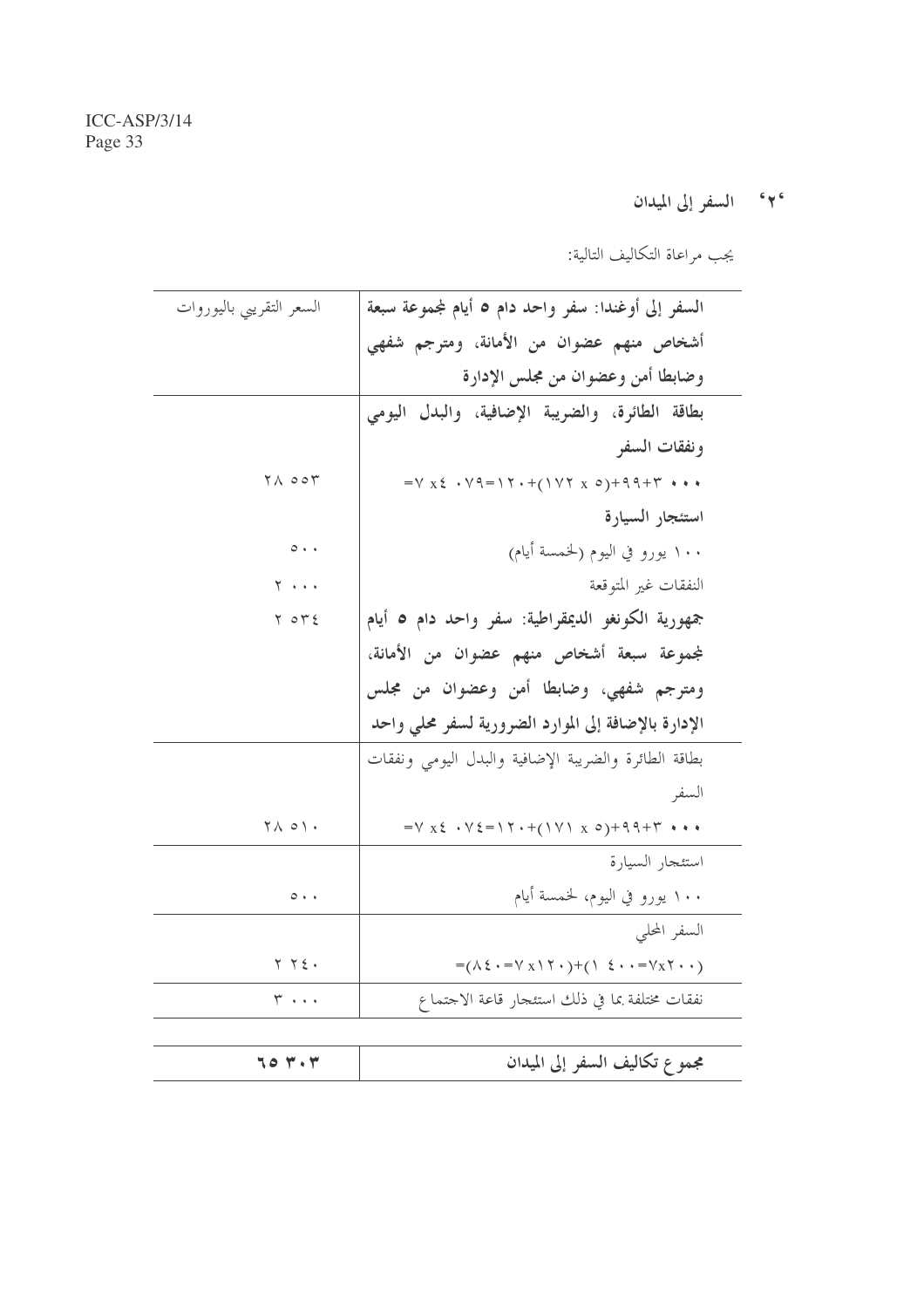إضافة ١ اقتراحات: الاجتماعات الهاتفية والربط بوصلة فيديو

الاجتماعات الهاتفية

(أ) (خدمات) استئجار المعدّات

احتماعات هاتفي واحد:

في هذه الحالة تُلصقُ وتستخدم الأسلاك التناظرية المتوافرة.

تمُّ وضع ميزانية مرجعية بتعاون مع الشركة التي حهّزت قاعة الدائرة التمهيدية (وبالتالي تستند هذه الميزانية إلى تكاليف قاعة الدائرة التمهيدية).

ويشمل هذا المبلغ الدعم المحلي الذي يقدّمه هذا الشريك، وهو دعم يوصى به بقوّة.

الاستئجار، وطرح اختبار الفكرة، والفحص، والدعم ... ٢ يورو (لخمسة مشاركين عن بعد؛ ويجلس المشاركون المحليون والمترجمون الشفهيون في قاعة الدائرة التمهيدية). ولا يشمل هذا المبلغ تكاليف المكالمات. وتبلغ تكاليف المكالمات الهاتفية الدولية للمؤتمر ١,٣٩ في الدقيقة الواحدة (أي ٨٣,٤٠ يورو للساعة).

| السعر (سنت من اليورو) | البلد        |
|-----------------------|--------------|
|                       | فر نسا       |
| ۲۹                    | جنوب أفريقيا |
| ه ۱                   | بو لندا      |
| $\circ \vee$          | الأردن       |
| ۳۳                    | کو ستار یکا  |

اتصالات دولية

المجموع: ٨٣,٤٠ ٢ يورو للساعة.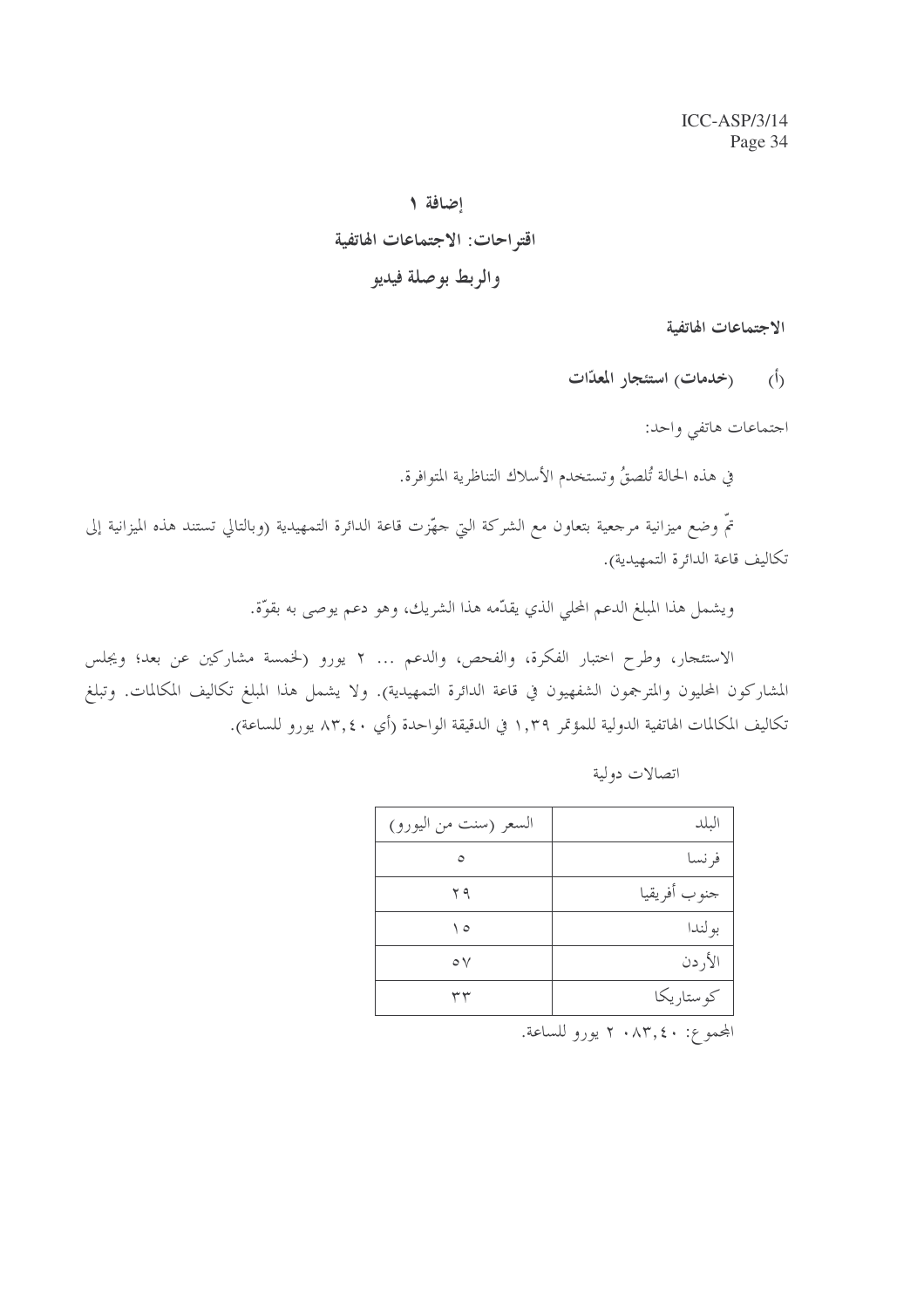(ب) اقتناء المعدّات (رأس المال والخدمات)

وهذا هو الخيار الموصى به على الأمد الطويل، لأن هذه الهياكل الأساسية ستُستعمل في مؤتمرات أخرى (بعد إنشاء الأمانة مثلاً).

ستكون هياكل الأجهزة الحاسوبية مختلفة اختلافاً طفيفا وستضطر المحكمة إلى طلب خطوط مختلفة (الشبكة الرقمية المتكاملة الخدمات).

| ۸ ۰۰۰ يورو  | أجهزة الحاسوب (رأس المال، لكل غرفة):                    |
|-------------|---------------------------------------------------------|
| ۰۰۰ ۱ یورو  | تركيب الأجهزة (الخدمة لكلِّ غرفة):                      |
| ۵٤۰ يورو    | إيصال الخطوط (٥ خطوط، للغرفة الواحدة، مرة واحدة):       |
| ۲۰ ۱ یورو   | تكاليف الاشتراك (٥ خطوط، غرفة واحدة، التكاليف السنوية): |
| ۱۰۰ ۱۱ يورو | مجموع التكاليف لغرفة واحدة:                             |

التعاقد الخارجي بالنسبة لكلّ الهياكل الأساسية للمؤتمر (الخدمات)  $(7)$ 

بالنسبة لاحتماع هاتفي واحد:

تُكلَّف شركة تعاقدية بالهياكل الأساسية وتكون هذه الأخيرة خارج مباني المحكمة. ويشارك جميع المشاركين عن بعد (إما يتصلون هاتفياً أو يتلقُّون مكالمة). وتعدُّ الشركة مسؤولة عن إيصال المشاركين بنظام الشبكة الهاتفية. توفر الشركة حدمات الترجمة الفورية المتعددة اللغات على مختلف القنوات.

الميزانية التقريبية: ٢٠٠٠ يورو

يعدُّ التعاقد مع الشركات أقل الخيارات تكلفة (بالنسبة للمكالمة الواحدة فقط) إذ سنضطر دفع ثمن المكالمات في حالة استئجار المعدّات (الخيار (أ) ).

السعر التقريبي لمكالمة تدوم ساعتين: ١٦٦٫٨ ٢ يورو

الربط بوصلة الفيديو

التعاقد بشأن الربط بوصلة الفيديو  $(2)$ (لا يشمل الترجمة الفورية)